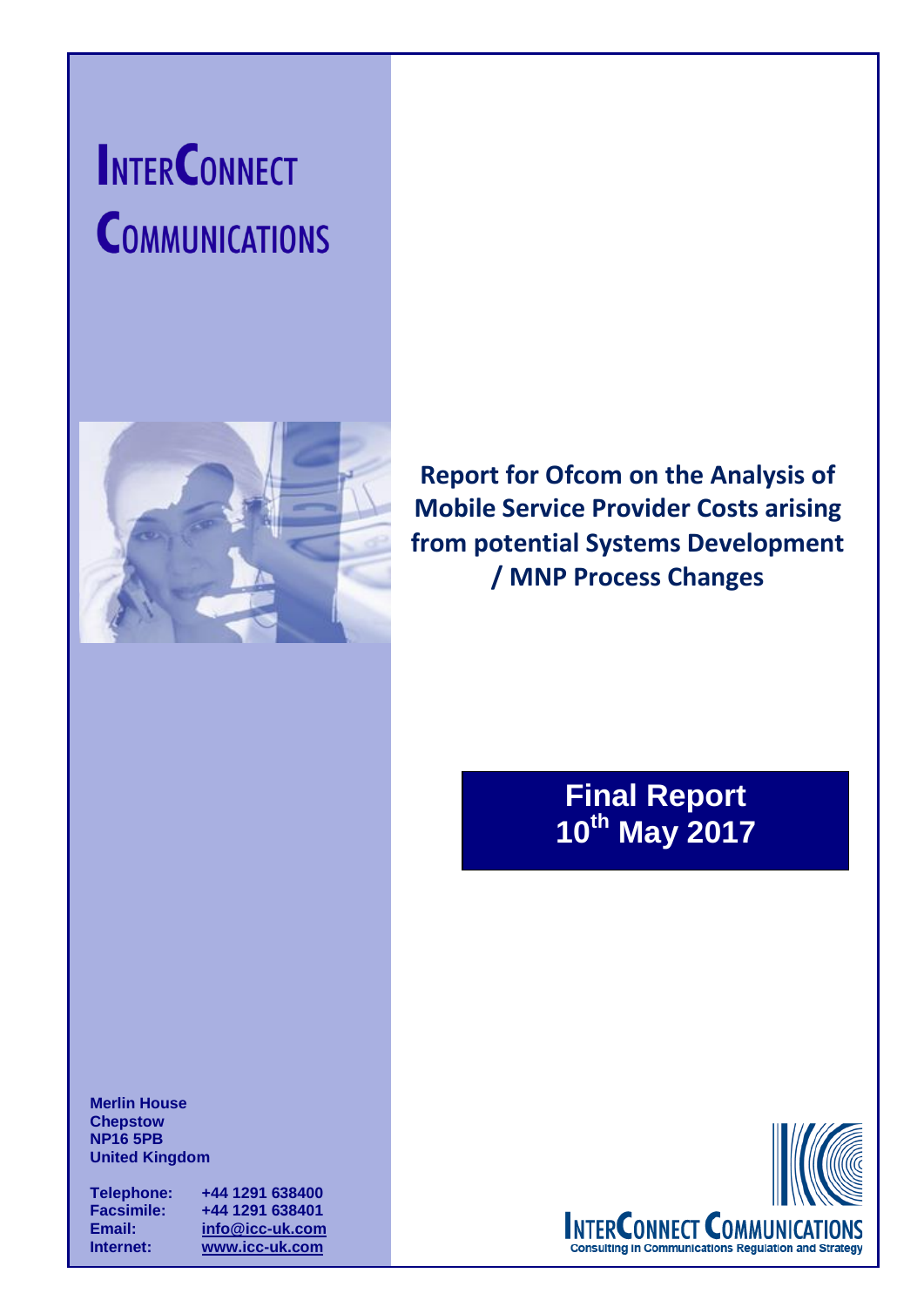

# **Notice**

This document is provided in good faith and is based on InterConnect's understanding of the recipient's requirements. InterConnect would be pleased to discuss the contents of this document particularly if the recipient's requirements have in any way changed.

All rights reserved.

Copyright © InterConnect Communications Ltd, 2017

#### InterConnect Communications Ltd Merlin House Station Road Chepstow NP16 5PB United Kingdom

Telephone: +44 1291 638400 Facsimile: +44 1291 638401 [www.icc-uk.com](http://www.icc-uk.com/)

Persons to contact in relation to this document:

Philip Warren Senior Consultant, InterConnect Communications Email: philipwarren@icc-uk.com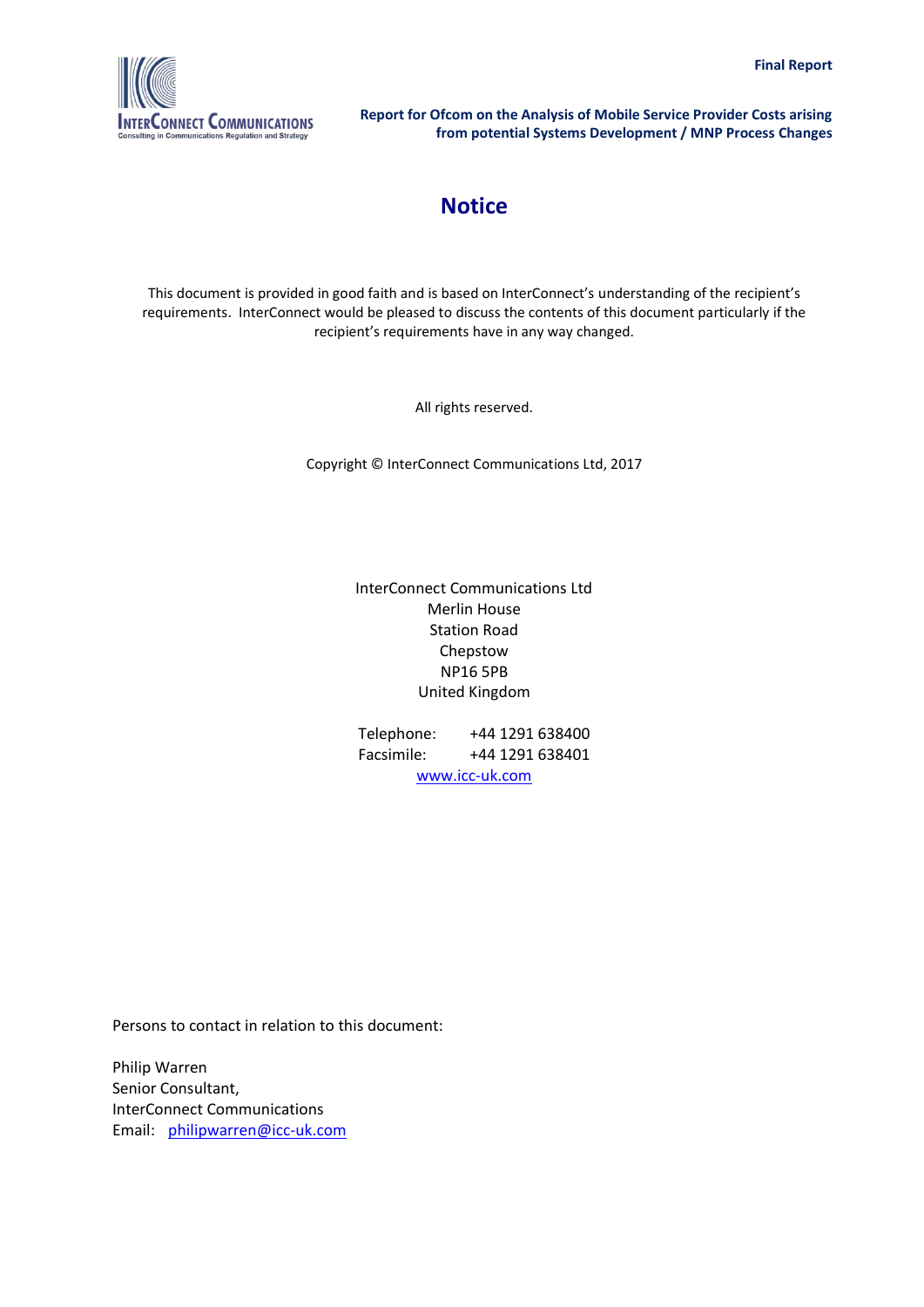

## **Contents**

| 1.    |  |
|-------|--|
| 2.    |  |
| 3.    |  |
| 3.1   |  |
| 3.2   |  |
| 4.    |  |
| 4.1   |  |
| 4.2   |  |
| 4.3   |  |
| 4.3.1 |  |
| 4.3.2 |  |
| 5.    |  |
| 5.1   |  |
| 5.2   |  |
| 5.3   |  |
| 5.4   |  |
| 5.4.1 |  |
| 5.4.2 |  |
| 5.4.3 |  |
| 5.4.4 |  |
| 5.4.5 |  |
| 5.4.6 |  |
| 5.4.7 |  |
| 5.4.8 |  |
|       |  |
|       |  |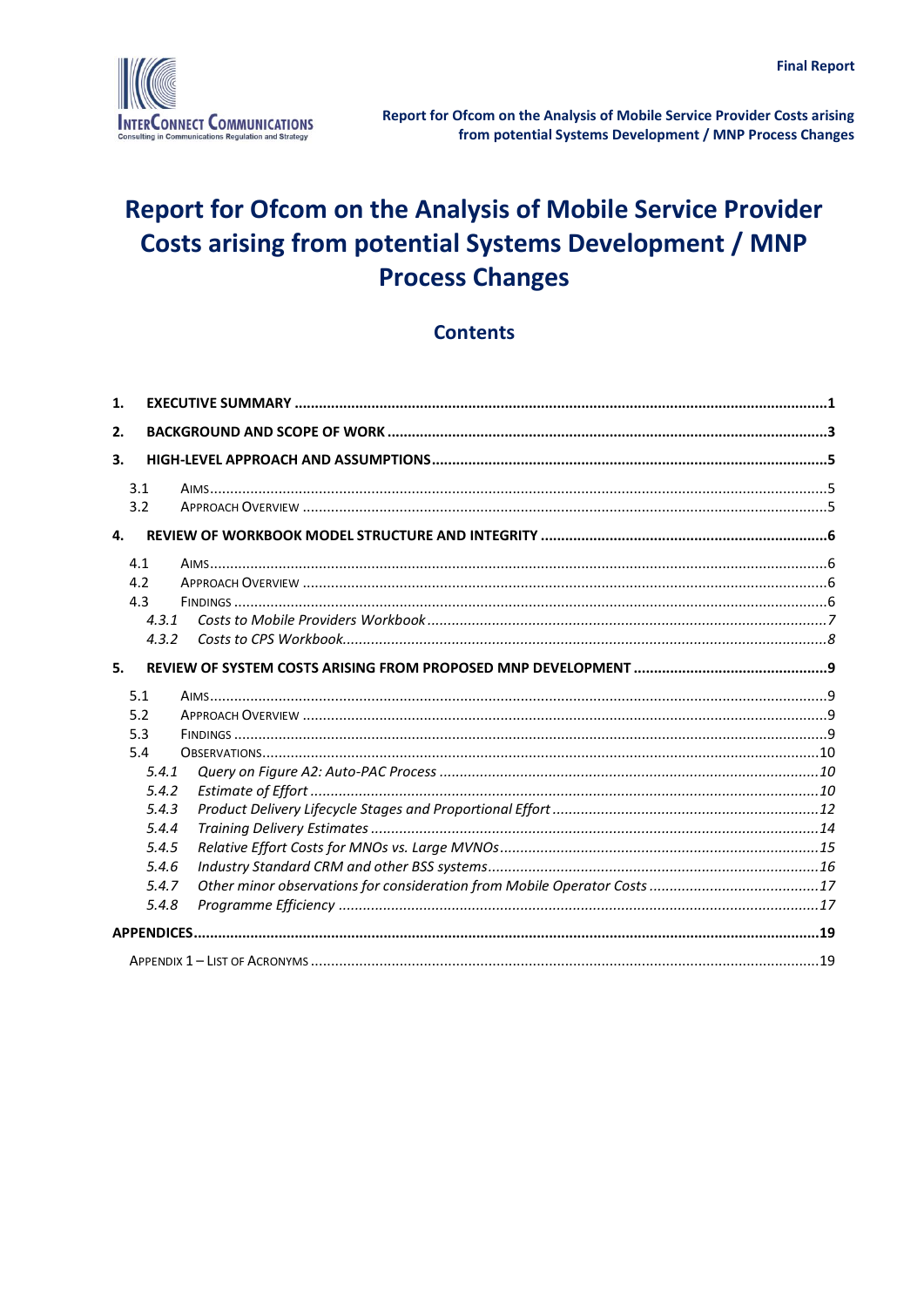

### <span id="page-3-0"></span>**1. Executive Summary**

Ofcom published proposals in March 2016<sup>1</sup> and July 2016<sup>2</sup> aimed at improving the switching process for consumers wishing to move from one mobile provider to another. Ofcom proposed two core proposals to reduce the hassle involved and the time spent talking to losing providers to progress the switch: Auto-PAC and GPL.

In addition, Ofcom also proposed removing notice period charges beyond the date on which a customer switches and/or ports their mobile number to another provider; and 'End to end management' of the switch in order to address loss of service that can occur during a switch. Ofcom published two supporting workbooks which set out a series of likely costs that could be expected as a result of the process and system developments required to implement these proposed options.

Ofcom has consulted on its proposals and received feedback from mobile providers with whom it has continued to interact on the issue and whose input has allowed a number of refinements to the cost assumptions in the two workbooks.

In January 2017, Ofcom published a further update<sup>3</sup> to the proposals (*Consumer switching: Proposals to reform switching of mobile communications services: Revised cost estimates)* and associated cost models<sup>4</sup>. In parallel, however, it also wished to receive external validation of the approaches it had taken in estimating the typical costs likely to arise if either of the proposed options were implemented.

To that end, Ofcom contracted an independent consulting company (InterConnect Communications) to review, test and challenge the estimates of costs and implementation timescales it had identified as likely to arise from changes proposed in relation to the mobile switching process in the UK.

The scope of the review commissioned included the overall assumptions that Ofcom had made in its proposals and more fundamentally a validation of the cost models that had been developed and refined over the previous nine months. The principal aim of this testing was to ensure that Ofcom's estimates were robust and proportionate.

The review was undertaken in February 2017 and was based on the January 2017 report ("the Proposals") and supporting workbooks. The analysis focused around three key areas:

- The high-level approach and assumptions Ofcom had taken for the options proposed
- The structural and functional integrity of the two workbooks containing the estimated costs of each option

<sup>4</sup> *Workbook: Supporting calculations: Costs to Mobile Providers:* 

 $\overline{a}$ <sup>1</sup> *Consumer Switching: Proposals to reform switching of mobile communications services:*  <https://www.ofcom.org.uk/consultations-and-statements/category-1/consumer-switching-mobile><br>2. Consumer-Switching: Eurispine: Eurispine: Eurispine: Eurispine: Eurispine: Eurispine: Eurispine: Eurispine:

<sup>2</sup> *Consumer Switching: Further proposals to reform switching of mobile services*

[https://www.ofcom.org.uk/\\_\\_data/assets/pdf\\_file/0023/83453/Consumer-Switching-Further-proposals-to-reform](https://www.ofcom.org.uk/__data/assets/pdf_file/0023/83453/Consumer-Switching-Further-proposals-to-reform-switching-of-mobile-services-July-2016.pdf)switching-of-mobile-services-July-2016.pdf

<sup>3</sup> *Consumer switching: Proposals to reform switching of mobile communications services: Revised cost estimates* https://www.ofcom.org.uk/ data/assets/pdf\_file/0033/97179/Consumer-switching-Proposals-to-reform-switching[of-mobile-communications-services-Revised-cost-estimates.pdf](https://www.ofcom.org.uk/__data/assets/pdf_file/0033/97179/Consumer-switching-Proposals-to-reform-switching-of-mobile-communications-services-Revised-cost-estimates.pdf)

<http://www.ofcom.org.uk/static/consultations/7781-making-switching-easier/costs-to-mobile-providers.xlsm> and *Workbook: Supporting calculations: CPS Costs* [http://www.ofcom.org.uk/static/consultations/7781-making](http://www.ofcom.org.uk/static/consultations/7781-making-switching-easier/CPS-costs.xlsx)[switching-easier/CPS-costs.xlsx](http://www.ofcom.org.uk/static/consultations/7781-making-switching-easier/CPS-costs.xlsx)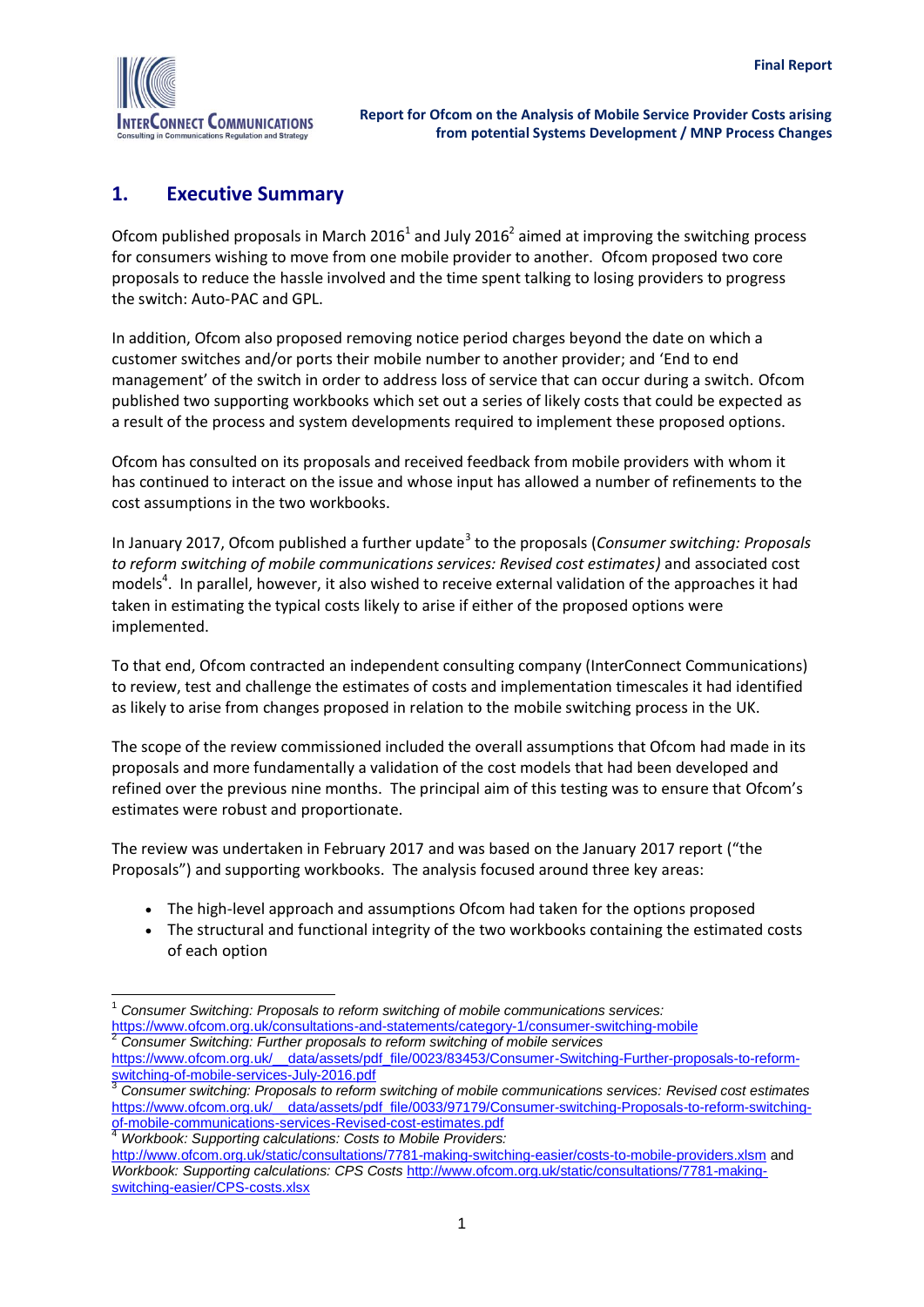

 A line by line analysis of the contents of the two workbooks to assess the reasonableness of the costs identified and the extent to which there might be any omissions on the costs anticipated. For clarity, the service provider spreadsheet does not model costs for existing operator networks but rather the costs of a typical operator, based on size (small, medium or large) and whether an MNO or MVNO.

This report is the output of that external review and sections 3, 4 and 5 respectively contain the analysis and findings to each of the key areas above.

In terms of the structure of the workbook models, no errors were found with the design or functions of the workbooks reviewed, so findings in this sense were limited to affirming that the models perform correctly and produce output information that supplies Ofcom's analysis and conclusions.

At the detailed content level, the overall conclusion is that Ofcom's costings are basically sound and that the worksheets provide a reasonable forecast of the various costs and resource timescales that could be expected were the reforms to be implemented. Observations have been made; in some cases, activities may have been overestimated while in others the opposite was the case. In overall terms, however, it was not felt that the scale of variance arising would significantly distort the costings and the net effect would probably be neutral.

The considered finding of this report is that the approach taken by Ofcom in defining cost assumptions based on a perception of an average service provider within certain defined size categories was a reasonable approach and that the costings produced are representative. In so doing, Ofcom has communicated anticipated costs to industry resulting from new regulatory requirements, without necessitating intimate network and systems knowledge of each individual service provider.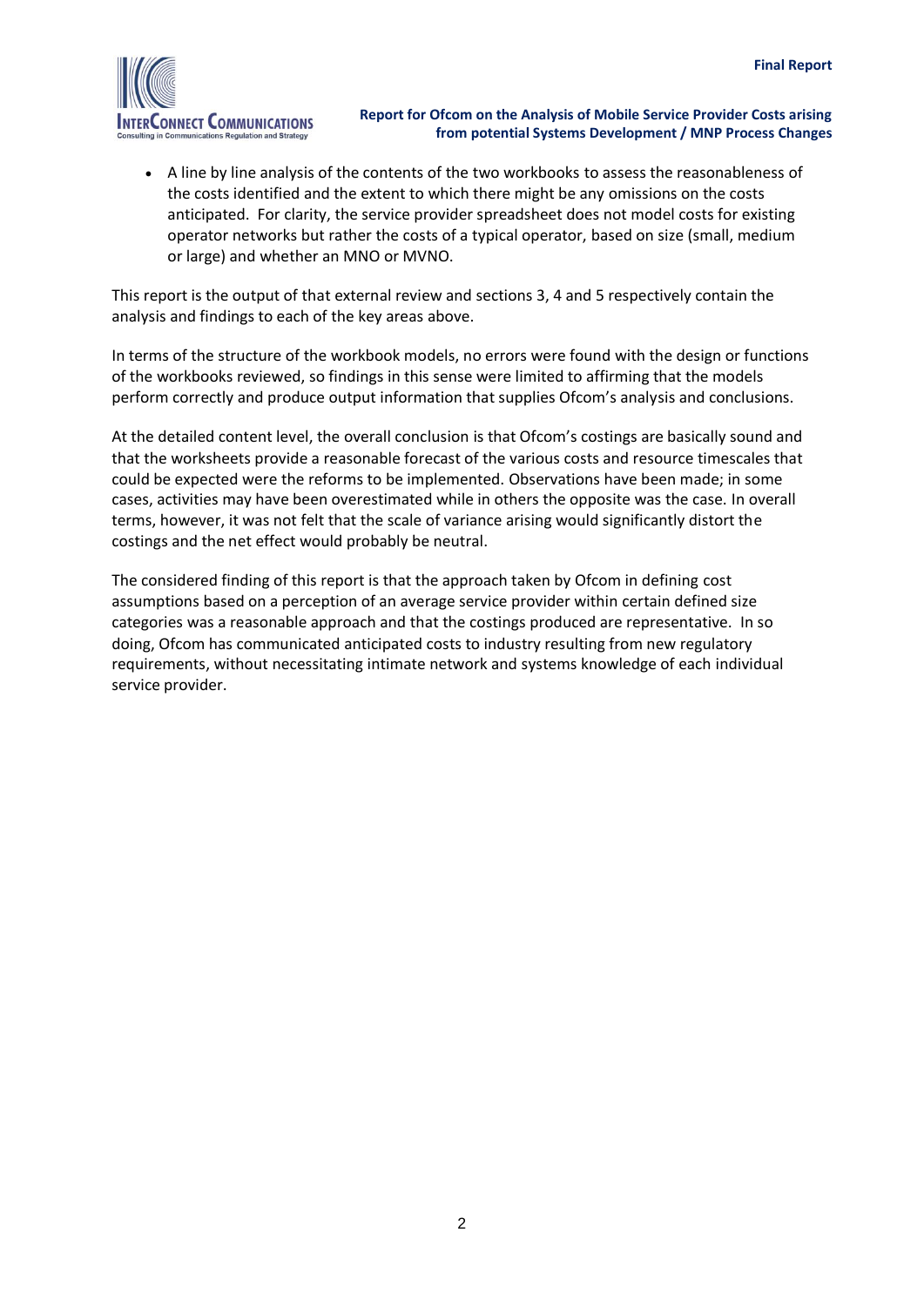

# <span id="page-5-0"></span>**2. Background and Scope of Work**

In March 2016, Ofcom published proposals aimed at improving the switching process for consumers wishing to move from one mobile provider to another. Based on an earlier consultation on Mobile Switching in 2015 and information gathered subsequently, Ofcom was of the view that consumers experienced a number of issues when considering switching providers and, in the March 2016, consultation document set out their proposals to address the issues.

Fundamental to this was the switching process between the consumer, the losing provider and the gaining provider. Ofcom's reforms proposed changes to the process, with two options proposed:

- Automated PAC (Auto-PAC) allowing consumers to request a PAC by text or online
- Gaining Provider Led (GPL) enabling the new provider to co-ordinate the switch on behalf of the consumer.

Ofcom was conscious that there would be a cost impact to providers in these proposed changes and had undertaken internal analysis of the likely costs involved. These costs were published in an accompanying workbook to the main proposal document for industry review.

Following feedback to the March 2016 consultation, Ofcom continued to engage with mobile providers on the reforms and cost assumptions and has continued to refine the cost models.

In January 2017, Ofcom published an update to the proposals and associated cost models. In parallel, however, it also wished to receive external validation of the approaches it had taken in estimating the typical costs likely to arise if either of the proposed options were implemented.

To that end, Ofcom contracted an independent consulting company (InterConnect Communications) to review, test and challenge the estimates of costs and implementation timescales it had identified as likely to arise from changes proposed in relation to the mobile switching process in the UK.

The scope of the review included the overall assumptions that Ofcom had made in its proposals and more fundamentally a validation of the cost models that had been developed and refined over the previous nine months. The principal aim of this testing was to ensure that Ofcom's estimates were robust and proportionate.

It should be noted that the scope of work focused exclusively on an analysis of the data in two workbooks published in the context of the Proposals. The scope did not extend to any rework of the costing exercise nor did it include any verification of source material (vendor quotations, for example) that had been used to determine the costs in the workbooks, but rather whether the costs identified as a result of that initial research appeared reasonable based on the team's experience of other system upgrade work.

The analysis focused around three key areas:

- The high-level approach and assumptions Ofcom had taken with regard to the costing of the options proposed
- The structural and functional integrity of the two workbooks containing the estimated costs of each option
- A line by line analysis of the contents of the two workbooks to assess the reasonableness of the costs identified and the extent to which there might be any omissions on the costs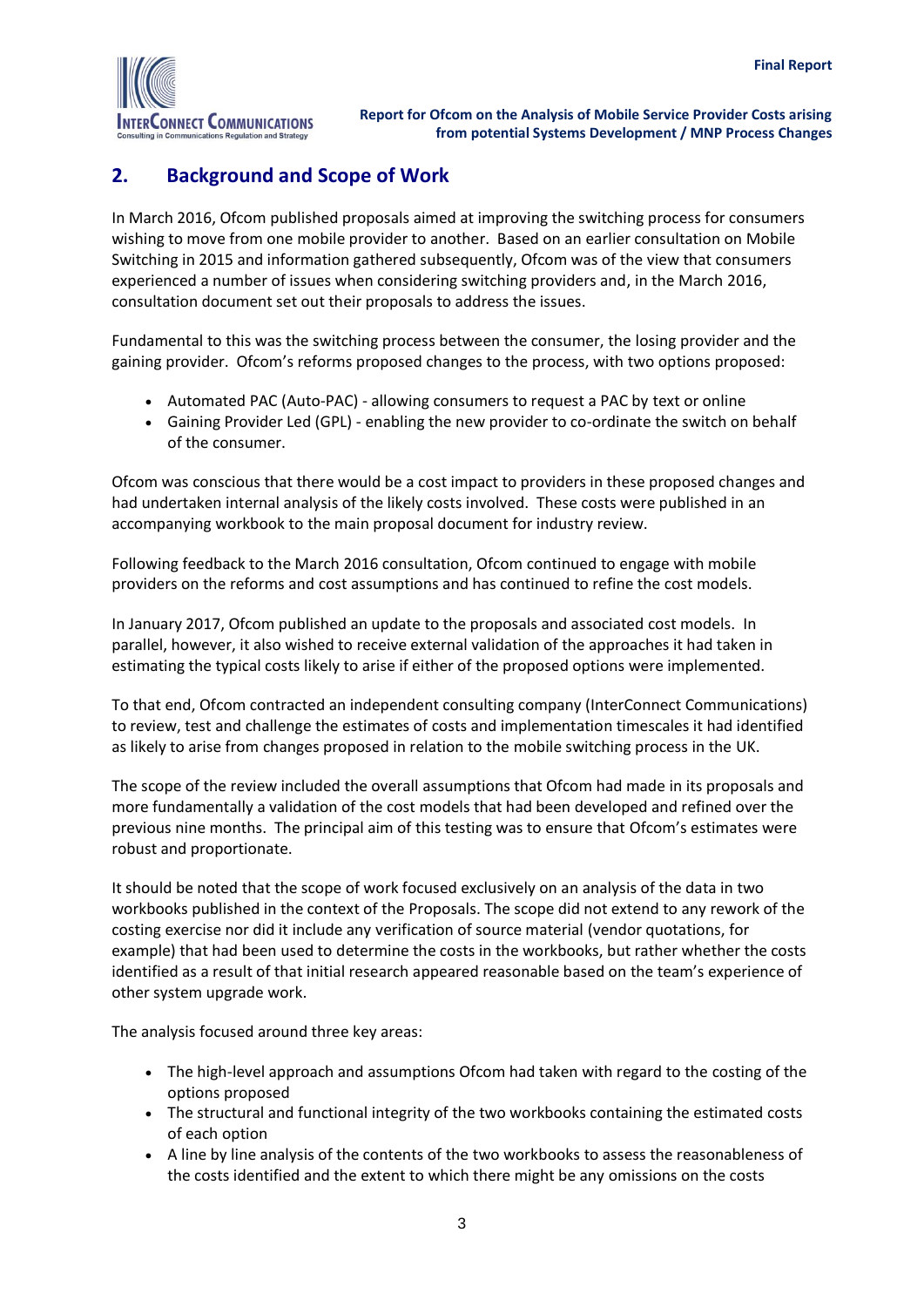

anticipated. For clarity, the service provider spreadsheet does not model costs for existing operator networks but rather the costs of a typical operator, based on size (small, medium or large) and whether an MNO or MVNO.

The review was undertaken in February and March 2017, included review of further feedback received by Ofcom in response to the January publication, and reported to Ofcom in March.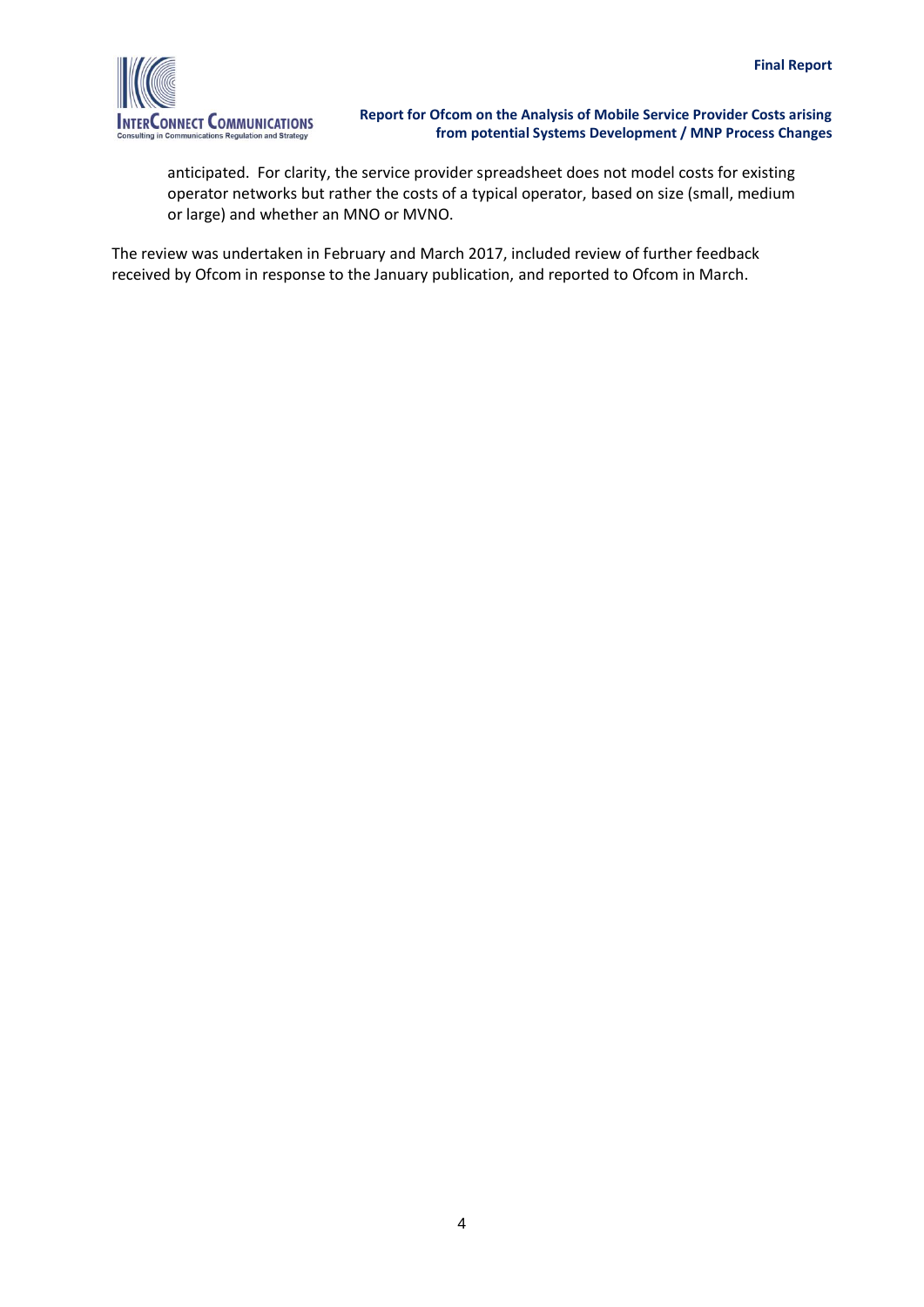

# <span id="page-7-0"></span>**3. High-Level Approach and Assumptions**

#### <span id="page-7-1"></span>**3.1 Aims**

The focus of the review narrows down to two key workbooks; these are supported by and described in the *Proposals* document *(Consumer-switching-Proposals-to-reform-switching-of-mobilecommunications-services-Revised-cost-estimates)*. The workbooks contain the estimated costs relating to 1) the service providers and 2) the CPS<sup>5</sup>. Ofcom said that these workbooks reflected stakeholder feedback received to the March 2016 consultation, as well as discussions with the mobile industry over the autumn of 2016, which had given Ofcom an opportunity to adjust cost calculations and to refine their proposed new processes for Auto-PAC and GPL.

The costs were to be reviewed on the basis of sensibility because each and every service provider's network and systems could reasonably be expected to be unique. What was essential was a review of the reasonableness of the tasks listed, the resource required in terms of time, cost and skill-levels and flags for any omissions or gaps.

#### <span id="page-7-2"></span>**3.2 Approach Overview**

InterConnect took the January 2017 *Proposals* and supporting workbooks as the basis of the review task. The *Proposals* document also contains the process flows for Auto-PAC and GPL.

The approach taken focused on six tasks, as illustrated below, starting with an inception meeting with Ofcom to confirm scope and reporting expectations and concluding with final report write-up.



Task 2 reviewed the overarching framework of the proposals in question and structures under which the resultant costings were determined and quantified. This included reviewing the assumptions made, the structure of the workbooks used and a line by line check on the formulae / calculations in each.

Task 3 was a validation of the content of the workbooks. In other words, a line by line analysis of all the system updates and costs identified that might be required in service provider systems in order to implement the MNP process changes under consultation.

Task 4 included the application of a sensitivity analysis to ensure that the final outputs from the models seemed logical and reasonable.

 $\overline{a}$ <sup>5</sup> Central Porting System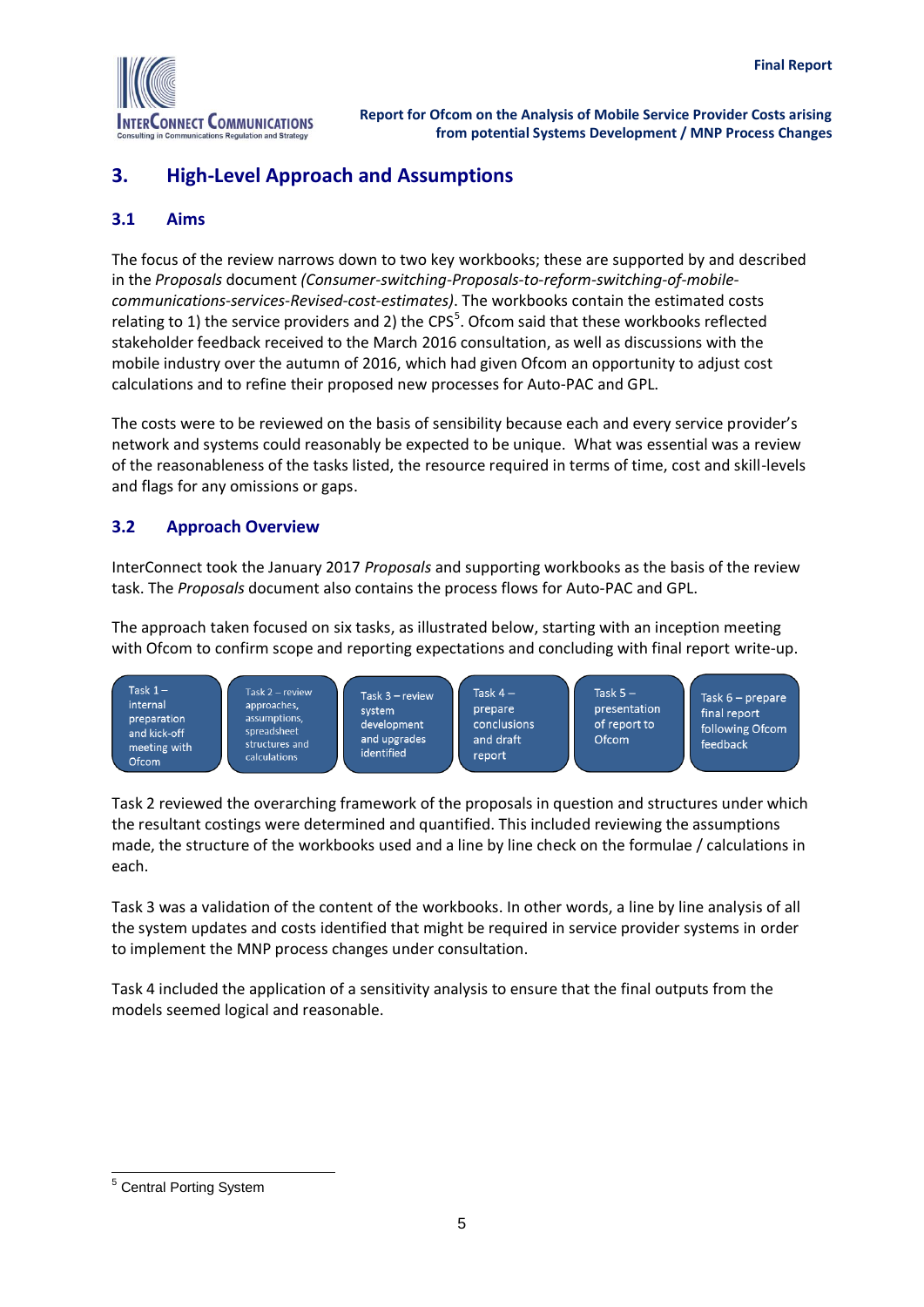

# <span id="page-8-0"></span>**4. Review of Workbook Model Structure and Integrity**

#### <span id="page-8-1"></span>**4.1 Aims**

The aim of this task was to assess the two workbook files published by Ofcom that quantify the work required to be done by the CPS and operators to implement various reforms.

This exercise did not question the design of potential reforms, tasks involved and assumptions on resource and development costs. It reviewed the workbook models in detail to ensure that the models presented work correctly in terms of structure and function, thereby supporting the analysis of options and development changes within other tasks.

The overriding aim of this task was to interrogate and test the workbook models so that a positive sign off could be achieved, whereby an independent review gives assurance that the models work properly.

#### <span id="page-8-2"></span>**4.2 Approach Overview**

The exercise benefited from the manageable size and specification of the models and the fact that they have been developed and used by Ofcom, following discussion with industry, over time. The first phase of the task was to check the input sheets in each file, covering salary assumptions by resource type, working days per year, the uplift for people costs to cover benefits and overheads, and the uplift to be applied to development resource requiring ongoing operational expenditure. In addition, the CPS costs file contains assumptions on hardware and software licence costs.

The structure and function of the 'Development days' sheet in the mobile providers file was checked to ensure that resource choices by activity were logical and the days required calculated correctly.

The second phase of the task was to assess the outputs sheets in the files to ensure that formulae to enter resource types, unit costs and total costs by activity work correctly. This involved iterative testing to trace calculations to input sources on other sheets, including the scenario choice (in the provider file) for which type of provider the calculation is performed for.

The third phase of the task was to assess the provider cost summary for reform scenarios and the cost summary for CPS costs, checking links to output sheets and analysis relevant to business/residential only scenarios. Lastly, the function of the 'Industry cost summary' sheet was checked, including the choice of business/residential scenario, importing of numbers from the CPS file to the provider file and overall cost calculations.

#### <span id="page-8-3"></span>**4.3 Findings**

No errors were found with the design or functions of the worksheets reviewed, so findings in this sense were limited to affirming that the models perform correctly and produce output information that supplies Ofcom's analysis and conclusions. Findings related to the assumptions, inputs and technical judgements included in the models are covered by the subsequent section below. The models were not explicitly reviewed with the intention of making any assessments on potential redesign or improvement. The focus of this task was to ensure that the models work correctly and do not contain any errors that could undermine Ofcom's reliance on them.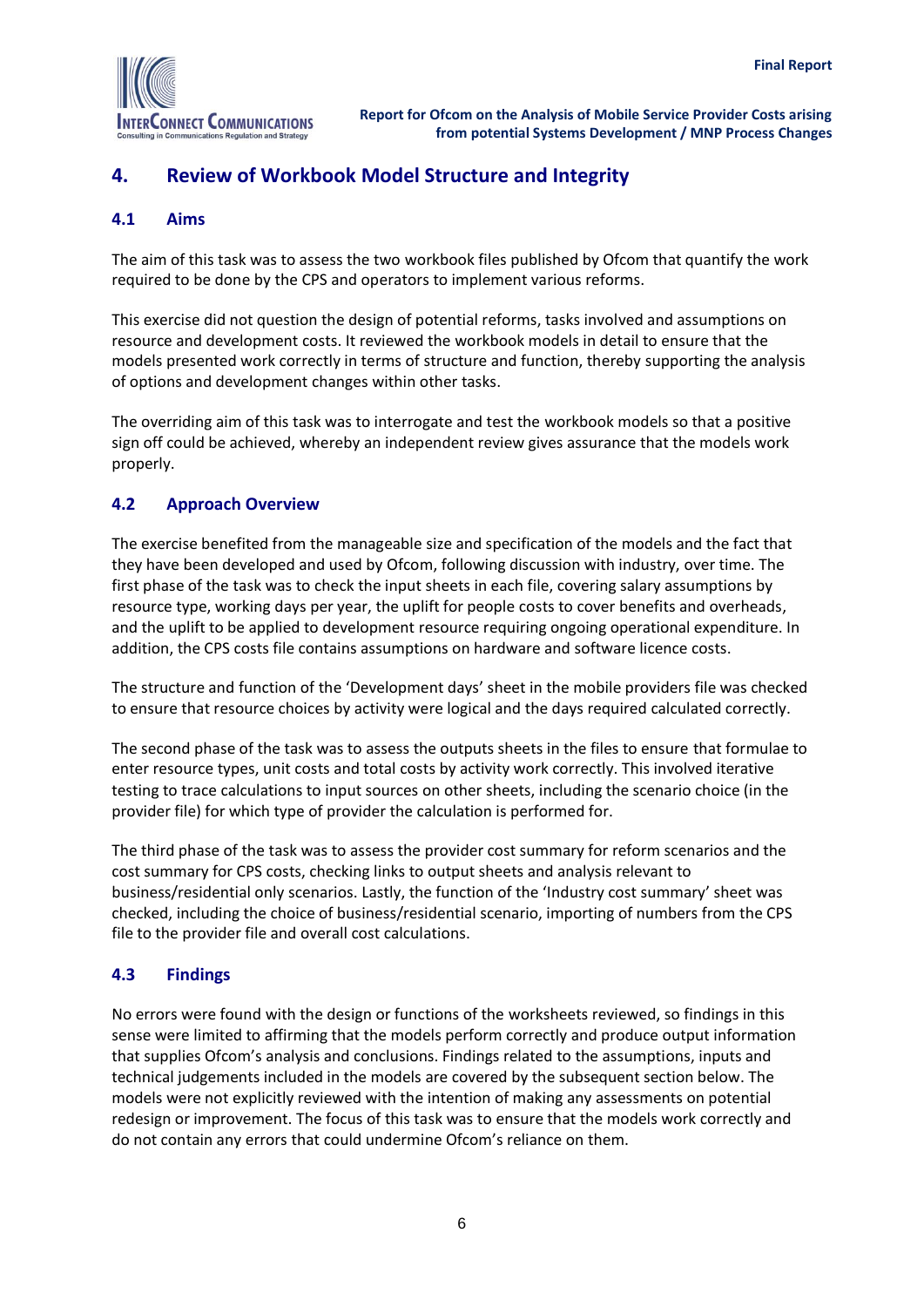

#### <span id="page-9-0"></span>**4.3.1 Costs to Mobile Providers Workbook**

#### **4.3.1.1 Inputs and assumptions**

The salary and staff rates sheet contains input data that is used by the model to create quantified outputs. Data includes staff salary rates, contractor day rates, staff numbers, working days and hours, the mark up to be applied to salary costs to cover benefits and overheads, and the uplift required to calculate ongoing costs relating to system setup and operator numbers.

Data is held in a logical way and referred to by other sheets.

#### **4.3.1.2 Development days**

The 'development days' sheet holds data on every reform scenario and related activities, containing assumptions on the type and quantity of human resource required to complete tasks, the amount of training and development days required and whether or not ongoing cost is expected in relation to what has been set up. Data is held for each separate size category of operator and referred to by other sheets in the model accordingly.

Data is held in a logical way and formulae and references work in the way they are designed to.

#### **4.3.1.3 Outputs**

Five output sheets represent the five proposed reform scenarios covered by the model. Each one contains detail on activities and sub-activities required to be performed to achieve the desired outcome.

The sheets contain formulae that refer to scenario choice (size of operator) and resource types from other sheets, then look up the relevant salary and cost data to populate a cell with day rate information to be multiplied by development days required (from the appropriate input sheet) and derive setup cost. Any requirement for related ongoing costs is derived from the relevant input sheets.

The activities are organised in a logical and clear way. Formulae, references and lookups perform as required to provide correct output data.

#### **4.3.1.4 Summaries**

The service provider cost summary sheet shows the setup and ongoing costs for each reform, calculating the latter for a period of ten years. The sheet collects data from the relevant outputs sheets. The sheet also contains input data relevant to choices on the industry cost summary sheet regarding residential only and residential plus business scenarios. The sheet contains a drop-down box to choose service provider scenario (size of provider) referred to above.

The industry cost summary sheet contains a drop-down box to choose between residential only and residential plus business scenarios (see above). The sheet collects data from the service provider cost summary sheet and the CPS file (see below) to present total cost projections for each reform scenario, analysed by setup and ongoing costs. The sheet contains input data on reform variants connected to provider size and residential/residential plus business choices.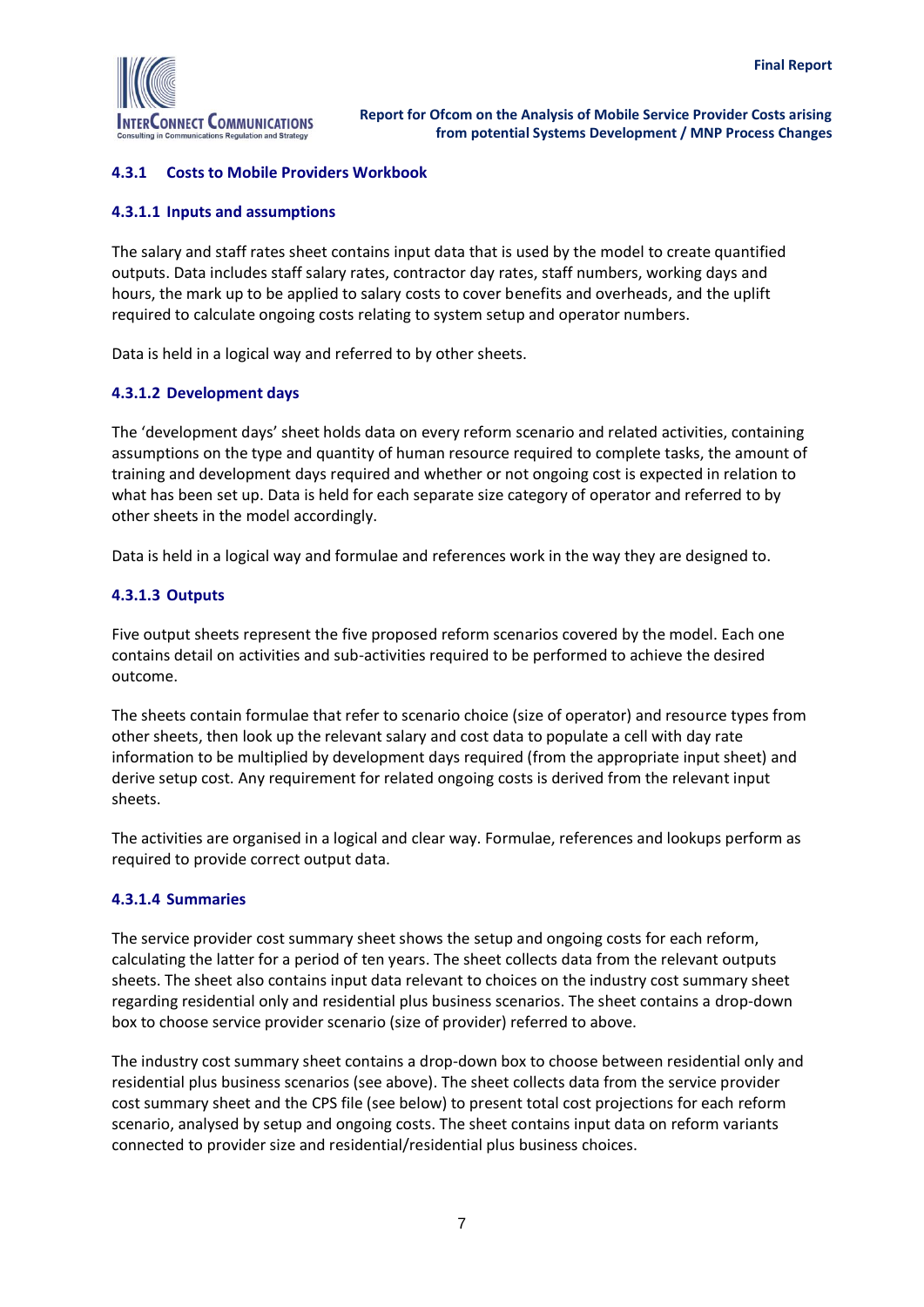

The summaries are organised in a logical and clear way. Formulae, references and lookups perform as required to provide correct output data.

#### <span id="page-10-0"></span>**4.3.2 Costs to CPS Workbook**

#### **4.3.2.1 Inputs and assumptions**

The inputs sheet contains input data that is used by the model to create quantified outputs. Data includes staff salary rates, contractor day rates, hardware/software licence costs, working days and hours, the mark up to be applied to salary costs to cover benefits and overheads and the uplift required to calculate ongoing costs relating to system setup.

Data is held in a logical way and referred to by other sheets.

#### **4.3.2.2 Outputs**

Four output sheets represent the four proposed reform scenarios covered by the CPS model. Each one contains detail on activities and sub-activities required to be performed to achieve the desired outcome.

The sheets contain entered data for resource types and development days required, then look up the relevant salary and cost data to populate a cell with day rate information to be multiplied by development days required and derive capital expenditure cost. Where the activity requires licence purchase, the relevant data is looked up from the input sheet. Any requirement for related ongoing operational expenditure is indicated on the sheet and calculated with reference to the input sheet.

The activities are organised in a logical and clear way. Formulae, references and lookups perform as required to provide correct output data.

#### **4.3.2.3 Summaries**

The cost summary sheet shows the setup and ongoing costs for each reform, calculating the latter for a period of ten years. The sheet collects data from the relevant outputs sheets.

The cost summary sheet provides an input to the industry cost summary sheet in the service provider file (see above).

The summaries are organised in a logical and clear way. Formulae, references and lookups perform as required to provide correct output data.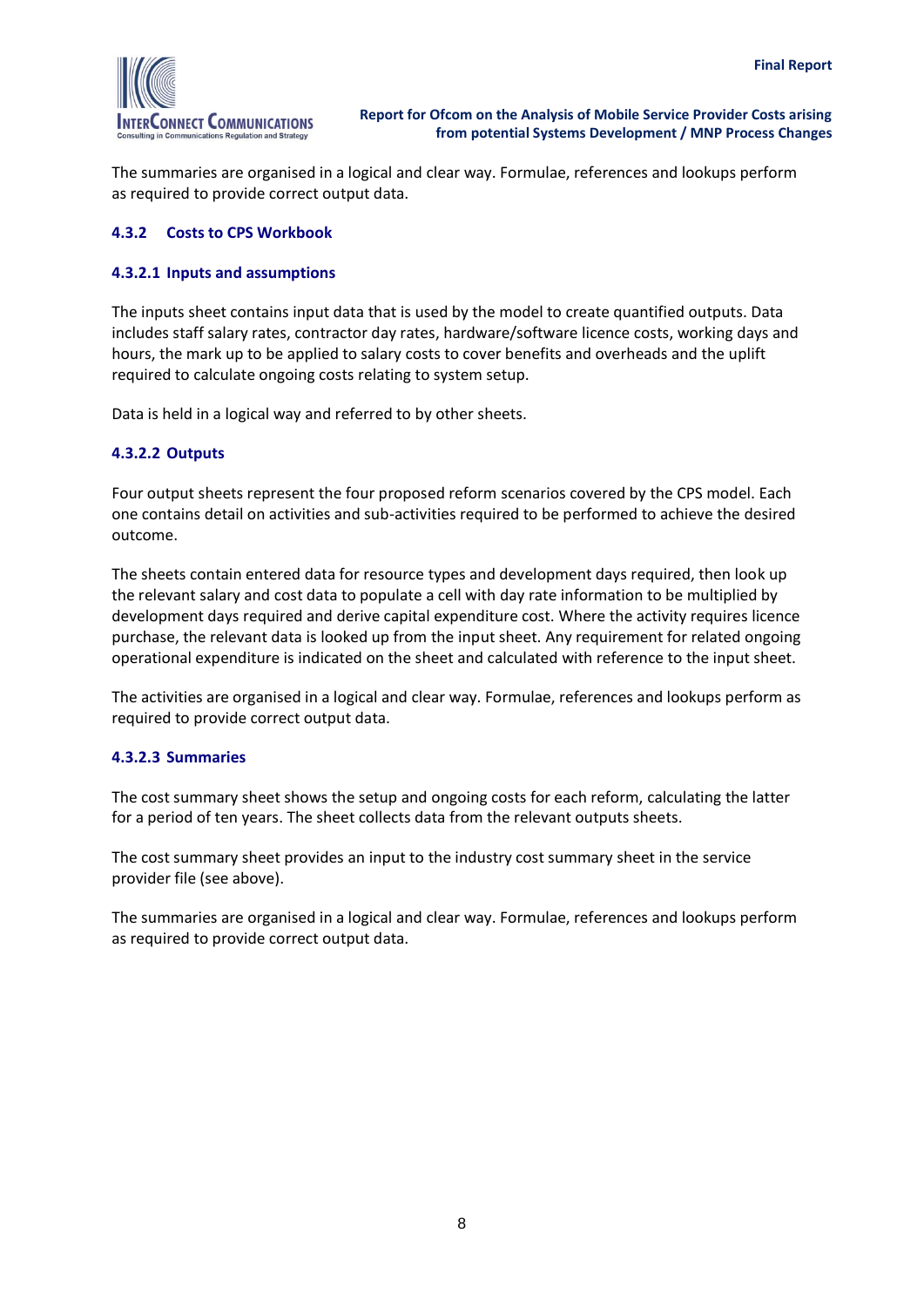

# <span id="page-11-0"></span>**5. Review of System Costs Arising from Proposed MNP Development**

#### <span id="page-11-1"></span>**5.1 Aims**

Having confirmed the effectiveness of the workbooks at a structural level, the reasonableness of the various costs and resource timescales as presented in the workbooks was then analysed. It was also necessary to establish that these costs and timescales were sufficient for and appropriate to, the required output i.e. upgrade to Auto-PAC and GPL.

#### <span id="page-11-2"></span>**5.2 Approach Overview**

In order to confirm that the costs and timescales presented were sufficient for the required output, it was necessary firstly to review the process flows themselves because these reflect the end products. The next focus was on the output sheets for the various reforms as these represent the work breakdown structures which individually build up to said products i.e. the reforms in question.

The next level down was a study of each individual line of the output sheets to ensure that they contained the correct and necessary tasks and sub-tasks for the particular reform along with an appropriate resource allocation. Finally, the input sheets that fed into the output sheets were examined for the reasonableness of their contents. Amongst other things, this meant the salary levels, employee numbers and the development days forecast.

As has already been stated in this report, it was not possible to assess these costs in a way that might be done for a business case. Instead, reviewers utilised their combined experience of systems and infrastructure programmes to determine the reasonableness of each stated activity and its cost. This is because the workbooks do not model costs for existing operator networks but rather the costs of a typical operator. Following discussion, the queries were either resolved by the reviewers or observations raised in the appropriate section of this report.

#### <span id="page-11-3"></span>**5.3 Findings**

Initially, the reasonableness of the stated tasks was verified and that they represented a realistic work package for the intended output i.e. the reforms (Removing notice period charges, Auto-PAC CPS, Auto-PAC LP, GPL and End to End Management). On the 'costs to mobile providers' work sheet, there are the above noted five reforms which must be multiplied by the five service provider types to give a total of twenty-five sheets. To this was added the 'costs to CPS' workbook with its own four sheets, making a total of twenty-nine sheets which were then reviewed line by line.

The reviewers were comfortable with the blended rates stated for employees (internal rates) and contractors (external rates). These aligned with experience from both recruiting and employment in the IT and Telecoms sector over recent years. A 15% ongoing set up ratio has been applied throughout as an opex cost. The reviewers considered that where specific new hardware was being deployed then a figure of 20% might be closer to the mark. However, where existing systems are being reconfigured, as is the case here, then 15% might be considered reasonable or possibly slightly generous.

Overall, the work sheets provide a reasonable forecast of the various costs and resource timescales that could be expected in pursuit of implementing the reforms. Observations have been made; in some cases, activities may have been overestimated while in others the opposite was the case. In some cases, differences have been noted between ratios of work effort on the various reforms (e.g.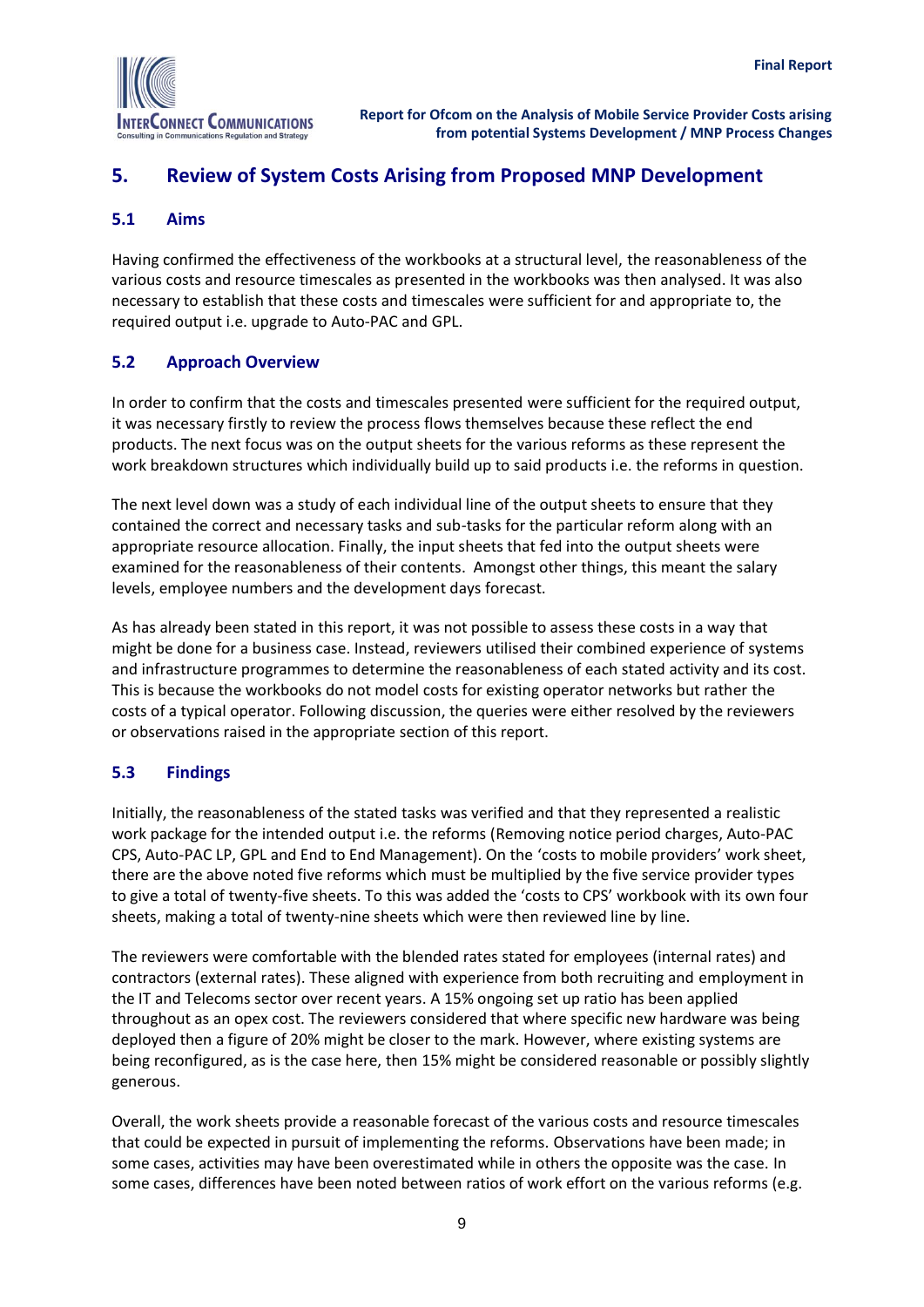

Impact Assessment versus Development) for which the rationale has not been fully articulated. In general terms, however, it was not felt that the scale of variance arising would significantly distort the costings and the net effect would probably be neutral. The observations follow below.

#### <span id="page-12-0"></span>**5.4 Observations**

#### <span id="page-12-1"></span>**5.4.1 Query on Figure A2: Auto-PAC Process**

This query was presented to Ofcom during the review process. The query concerned a process descriptor in Figure A2 Auto-PAC Process (*Common process for all CPS and LP variants, i.e. after consumer has received a PAC and ETC*) on page 15 of the *Proposals* document.

The query was why the block operator (BO) should send the routing updated message to CPS only under what had been labelled 'CPS variant 1' of Auto-PAC?

Ofcom agreed that the block operator would need to send routing update messages to the CPS under both CPS variants i.e. regardless of whether the PAC was requested by text or phone/online, because in this scenario the CPS needs an accurate ported number database. Ofcom agreed that Figure A2 should be amended to suggest something to the effect of "under Auto-PAC CPS (subvariants 1 and 2), BO sends routing update message to CPS".

#### <span id="page-12-2"></span>**5.4.2 Estimate of Effort**

#### *Assertion: Estimates / Costs could be understated*

The primary metric from which the costs are derived is the development effort in days for a work item. When multiplied by the cost of the associated resource(s) and the number of organisations implementing the work item, the overall contribution towards the total costs is substantial.

From experience, depending on the stage of the lifecycle at which the estimates are obtained, there are a number of factors which can limit the accuracy of the estimates including:

- The stage of the project lifecycle (development lifecycle)
- Initial top-level estimates -/+ 40%
- $\bullet$  High-level Outline plans -/+ 20%
- Detailed plans -/+ 10%
- Skills of the resources carrying out the work
- Maturity of the organisational project delivery processes
- Integration / cohesiveness of the enterprise systems architecture
- Extent of other systems change underway at the organisation

#### *Assumptions*

A number of assumptions were made during this analysis:

'CRM' (in the case of CRM System and CRM Vendor as used in the workbooks) is a generic term used for OSS or possibly OSS and BSS considered together as systems impacted by the MNP uplift and requiring modification.

Some examples of other systems follow: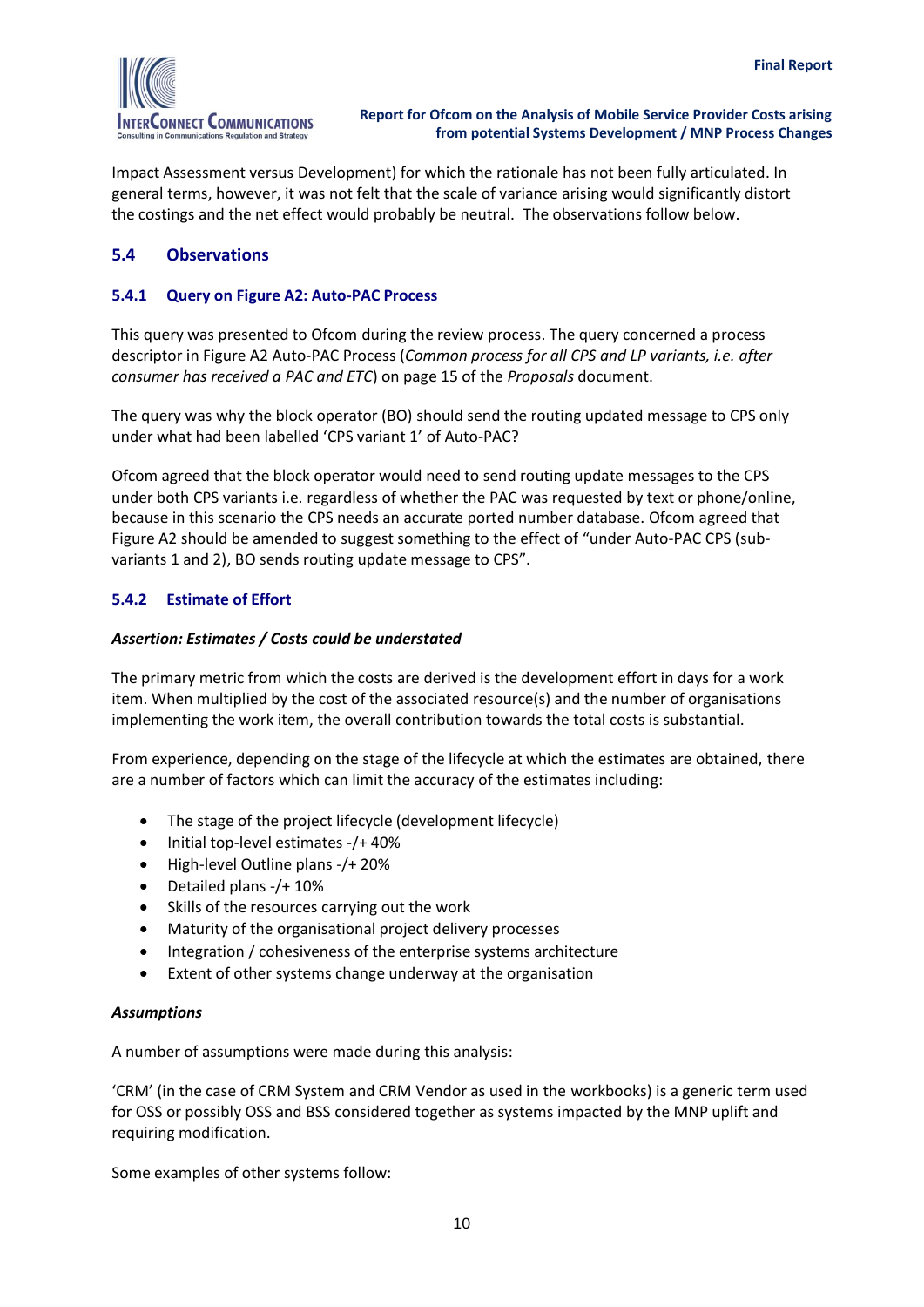

- Sales Tool
- Fault Ticketing System
- Reporting Tools (Financial etc.)
- Network Monitoring
- Provisioning System

It was assumed that reference to CRM extended to include at least some of the above referenced systems in addition to the core CRM.

'Impact Assessment' constitutes activities which will lead to a specification of the resulting business process, technological and system change and ensuing organisational change.

It is assumed the estimates in the worksheets are not based on thorough impact assessments (these are yet to be carried out) or actual metrics from implementing these changes in representative organisations, but are 'initial top-level estimates' based on industry knowledge and expertise of BSS at representative organisations. These 'initial top-level estimates' have been refined and revised as a result of discussions between Ofcom and mobile providers during Autumn 2016 which has led to increased estimate accuracy equivalent to the 'high-level outline plans' stage. If this assumption is valid, the accuracy of the estimates provided is likely to be of a similar level to the estimate accuracy at the 'High-level Outline Plans' stage stated above (i.e. +/-20%) and at best at the 'Detailed plans' stage of a project (i.e. +/-10%). This should not be interpreted as being 10% or 20% 'out' but rather should be seen as tolerance applied to the confidence of the estimate.

It is assumed that an Impact Assessment would lead to a description of the resulting business process, technological and system change, all ensuing organisational change and work to embed the new capability fully into the new organisation until fully effective/performant. A specification of the work that is required to make and use the product effectively in the implementing organisation would be an output of the Impact Assessment activity.

A robust Impact Assessment (provided sufficient time is allowed and the subject matter experts are available to contribute) can lead to a plan that could deliver with a +/-10% accuracy. Typically, following an Impact Assessment, initial outline plan effort estimates tend to increase.

#### *Example*

From the SP Cost Summary in Mobile Operator Costs, the Auto-PAC CPS Variant for an MNO of £2,070K might have a worst-case estimate of £2,484K.

#### *Conclusion*

In conclusion, it could be suggested that the capex estimates in the work sheets might be understated by 10%-20%. Initially, that may well have been the case. Over against this however, InterConnect notes that Ofcom's revisions following industry feedback have resulted in substantial uplifts since the original estimation exercise. It is assumed that these 'Initial top-level estimates' will have been refined following feedback as the overall industry cost of Auto- PAC increased by nearly half as much again whilst GPL costs increased by 70%.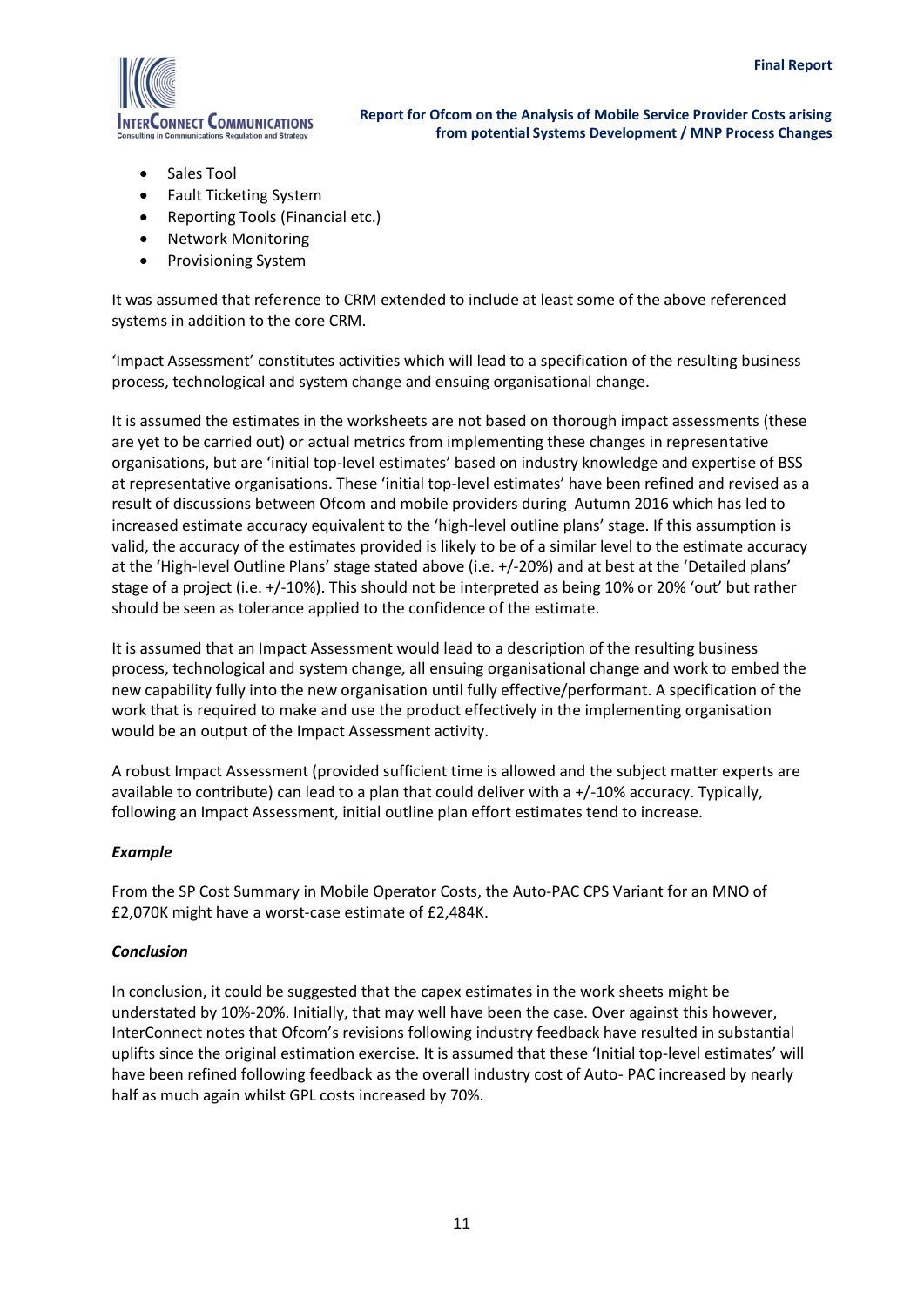

#### <span id="page-14-0"></span>**5.4.3 Product Delivery Lifecycle Stages and Proportional Effort**

#### *Assertion: The ratio of costs for lifecycle stages are sometimes different*

The delivery lifecycle in the worksheets has been mapped to a typical product development / software delivery lifecycle and, based on experience; a rule of thumb has been applied to the proportion of effort to each stage as follows:

| <b>Ofcom Stage</b>           | <b>Typical Lifecycle Stage</b>                         | % of Total Effort |
|------------------------------|--------------------------------------------------------|-------------------|
| <b>Impact Assessment</b>     | Analysis/Specifications/High Level Design              | 15%               |
| <b>Development</b>           | Detailed Design/Development/Systems Testing            | 45%               |
| <b>Acceptance / Handover</b> | UAT/Handover to Operations                             | 20%               |
| <b>Project Management</b>    | Governance, Planning, Organisation, Control, Reporting | 20%               |

A comparison has then been made between the proportion of effort for the stages in the work sheets and the typical rule of thumb proportions. There are a number of work items where the effort proportions do not correspond to this.

*Example 1: Notice Period Reform in Mobile Operator Costs:*

| <b>Ofcom Stage</b>           | A1.            | A <sub>2</sub> . | A3. | <b>Total</b> | % of Total Effort | <b>Typical %</b> |
|------------------------------|----------------|------------------|-----|--------------|-------------------|------------------|
| <b>Impact Assessment</b>     | $\overline{2}$ | $\overline{2}$   | 8   | 12           | 12%               | 15%              |
| <b>Development</b>           | 8              | 10               | 25  | 43           | 44%               | 45%              |
| <b>Acceptance / Handover</b> | 3              | 5                | 15  | 23           | 24%               | 20%              |
| <b>Project Management</b>    | 3              | 4                | 12  | 19           | 20%               | 20%              |
| <b>Total Effort</b>          |                |                  |     | 97           |                   |                  |

The division of effort in this example follows broadly typical proportions and InterConnect would expect to see similar proportions of effort in most work stages unless some specific explanation could be perceived or stated.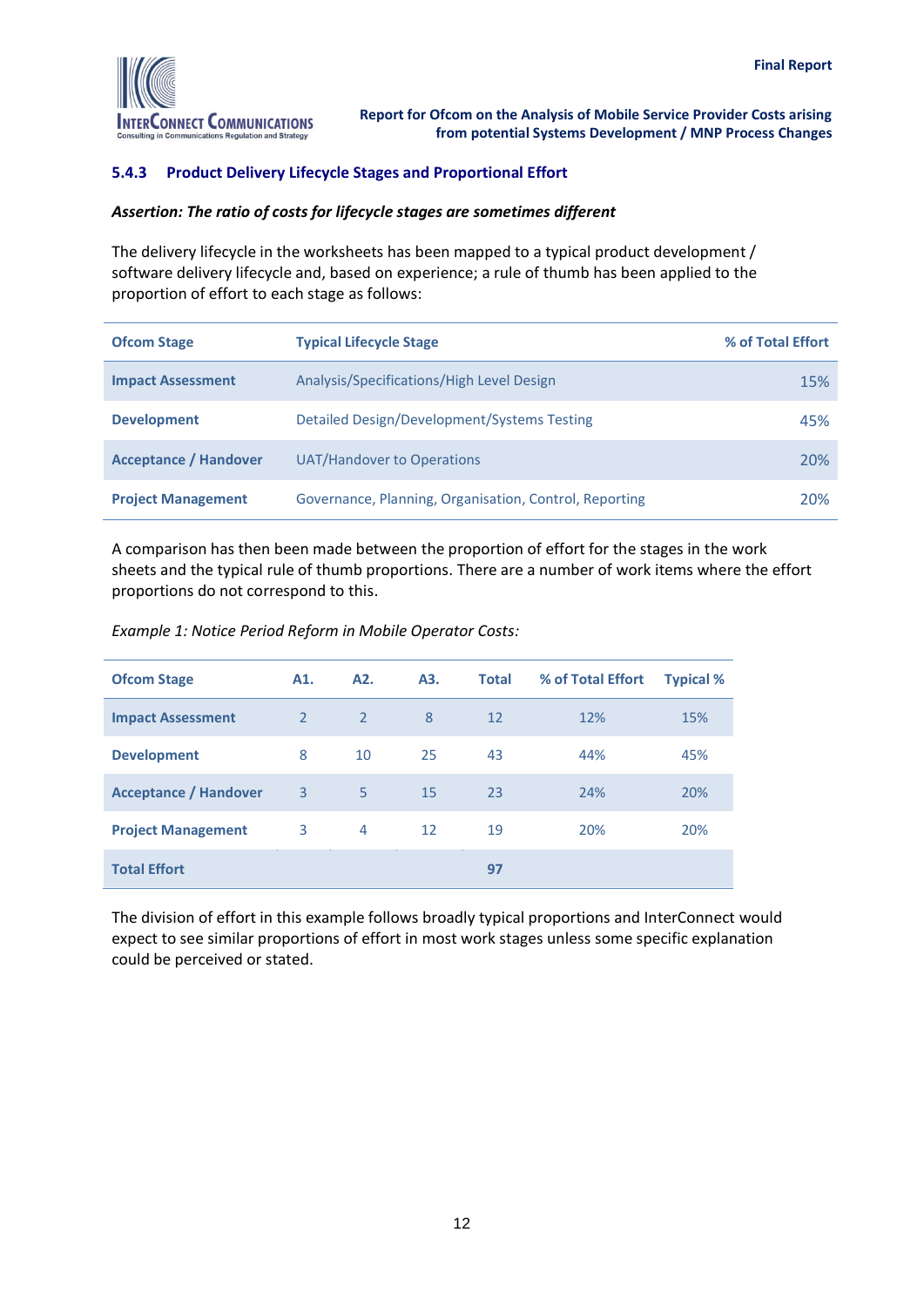

#### *Example 2: Auto-PAC CPS Variant in CPS Costs*

Activities 1.1 to 1.6 cover the development effort required for Activity 1: Provide additional central CPS functionality to support the centralised SMS PAC provision approach and interworking.

| <b>Ofcom Stage</b>           | <b>Total Days</b> | % of Total Effort | <b>Typical %</b> |
|------------------------------|-------------------|-------------------|------------------|
| <b>Impact Assessment</b>     | 20                | 2%                | 15%              |
| <b>Development</b>           | 660               | 66%               | 45%              |
| <b>Acceptance / Handover</b> | 170               | 17%               | 20%              |
| <b>Project Management</b>    | 145               | 15%               | 20%              |
| <b>Total Effort</b>          | 995               |                   |                  |

The division of effort for this work is different to the rule of thumb proportions. The comparison suggests that the Impact Assessment stage is considerably understated relative to the other lifecycle stages. Unless there is a particular explanation, InterConnect would recommend a rebalancing of forecast effort in these cases. However, the overall level of costs would not materially change.

*Example 3: Auto-PAC CPS Variant in CPS Costs*

Activities 3.1 to 3.6 cover the development effort required for Activity 3: Functionality to obtain switching information from LPs, and deliver with PAC to switchers.

| <b>Ofcom Stage</b>          | <b>Total Days</b> | % of Total Effort | <b>Typical %</b> |
|-----------------------------|-------------------|-------------------|------------------|
| <b>Impact Assessment</b>    | 20                | 2%                | 15%              |
| <b>Development</b>          | 660               | 56%               | 45%              |
| <b>Testing / Acceptance</b> | 170               | 31%               | 20%              |
| <b>Project Management</b>   | 145               | 10%               | 20%              |
| <b>Total Effort</b>         | 640               |                   |                  |

The division of effort for this work is different to the rule of thumb proportions. The comparison suggests that the Impact Assessment and Project Management are understated relative to the other lifecycle stages. Unless there is a particular explanation, InterConnect would recommend a rebalancing of forecast effort in these cases. Again, the overall level of costs would not materially change*.*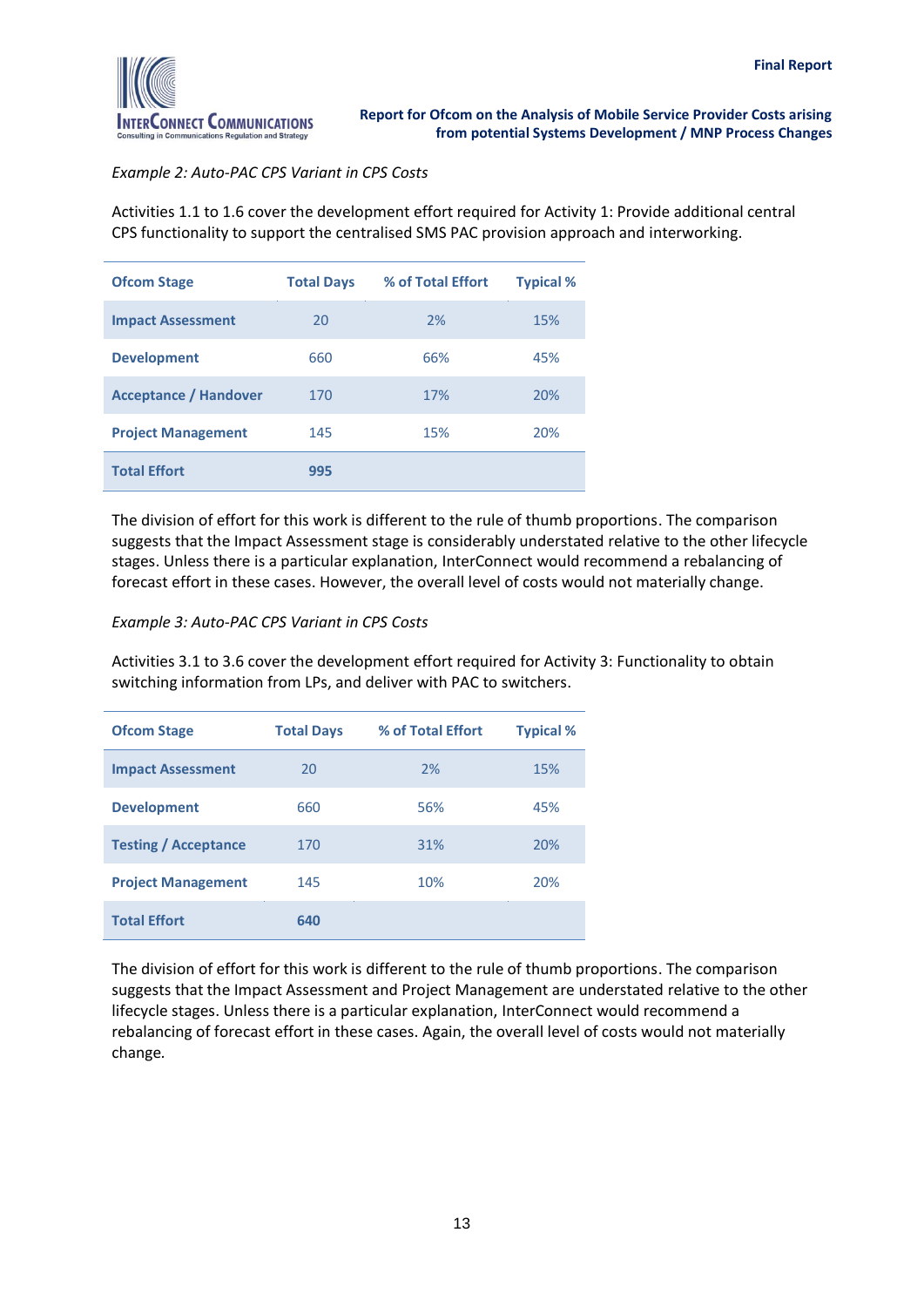

*Example 4: End-to-end Management in Mobile Operator Costs*

| Activities 1.1 to 1.12 cover the work and effort required for Activity 1: Update porting / CRM. |  |  |  |
|-------------------------------------------------------------------------------------------------|--|--|--|
|                                                                                                 |  |  |  |

| <b>Ofcom Stage</b>                       | <b>Total Days</b> | % of Total Effort | <b>Typical %</b> |
|------------------------------------------|-------------------|-------------------|------------------|
| <b>Impact Assessment</b>                 | 10                | 2%                | 15%              |
| <b>Development</b>                       | 325               | 73%               | 45%              |
| <b>Testing / Acceptance</b>              | 45                | 10%               | 20%              |
| <b>Project Management</b><br>/ Bus. Sup. | 65                | 15%               | 20%              |
| <b>Total Effort</b>                      | 445               |                   |                  |

This comparison suggests Impact Assessment stage and Testing/Acceptance are understated relative to Development.

#### *Conclusion*

The ratio of costs for lifecycle stages are different across different activities. Some other similar examples of different lifecycle cost ratios may be found in the CPS Costs and Mobile Operator Costs work sheets.

#### <span id="page-16-0"></span>**5.4.4 Training Delivery Estimates**

#### *Assertion: Training Delivery is sometimes either understated or overstated*

The largest individual element contributing to the cost of change is the delivery of organisational training in the new business processes and system changes.

Where training<sup>6</sup> is only required for 0.125 days, if it is eLearning, then the number of delivery training days is overestimated in some instances. If classroom based training is anticipated for all (e.g. 10,400 CSAs for an MNO) the number of training delivery days are significantly understated.

#### *Example 1: Notice Period Reform in Mobile Operator Costs for an MNO* (*Activity 4: Training*)

Activity 4.1 Impact Assessment is expected to take 14 days but Activity 4.2 Develop Training Materials is expected to take just 2 days. In comparison, in Auto-PAC CPS Variant, Auto-PAC LP Variant and GPL, a 14 day Impact Assessment and a 64 day training materials development has been estimated. There would appear to be a large disparity between the time allocated to respective development of materials for the two options that warrants closer scrutiny.

Activity 4.3 Delivery Costs has allowed 90 days to train 60 IT Engineers for 1 day each and 10,400 CSAs for 0.125 days each. Assuming 6 IT Engineers per class for 1 day each, IT Engineer training

 $\overline{a}$  $6$  Classroom training is assumed to mean groups of employees in either interactive, tutor led training or computer based learning delivered in a classroom environment. eLearning is assumed to be employees completing a prepared eLearning module individually but at a time that is more convenient to them or the business.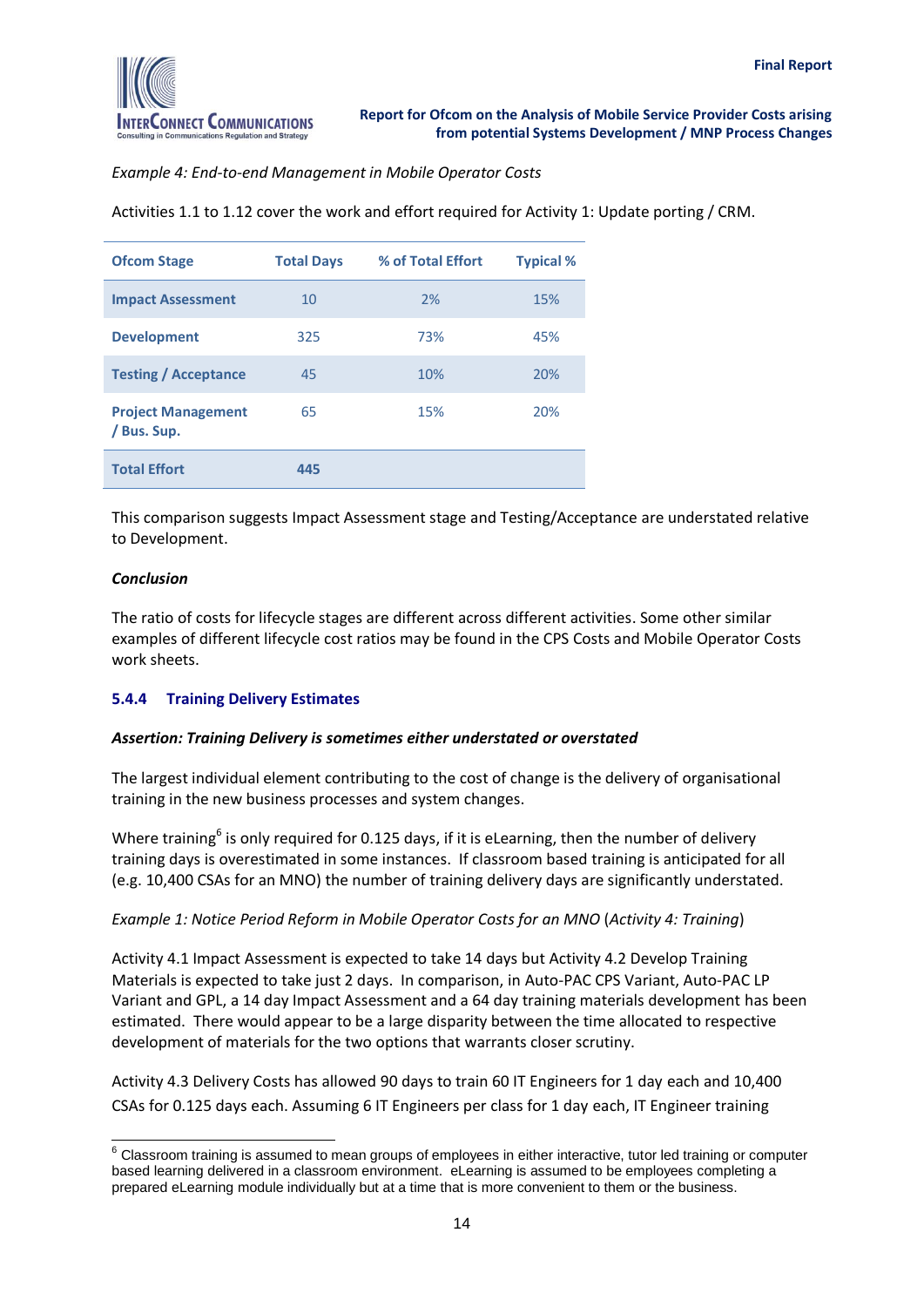

would require 10 days of training delivery time leaving 80 days for training 10,400 CSAs. Classroom training for that number of CSAs is quite an undertaking and its practicality / feasibility is very dependent on preferred numbers per session. If conducted, it would require a trainee to trainer ratio of just over 16:1<sup>7</sup>. For classroom training, therefore, 90 days delivery of training time may be understated. If pure eLearning is intended for CSAs, then 90 days delivery of training time is overstated.

Example 2: Auto-PAC CPS Variant in Mobile Operator Costs for an MNO

Activity 6.3 Delivery Costs has allowed 240 days to train 60 IT Engineers for 0.5 day each and 10,400 CSAs for 0.25 days. Assuming 6 IT Engineers per class for 0.5 days each, IT Engineer training would require 5 days of training delivery time leaving 235 days for training 10,400 CSAs.

Classroom training for 10,400 CSA's is quite an undertaking and feasibility / practicality is very dependent on preferred numbers per session. If conducted, it would require a trainee to trainer ratio of just over  $11:1^8$ . This is more manageable than Example 1 above depending on any limitations on numbers per session. If pure eLearning is intended for the 10,400 CSAs then 240 days Delivery of Training is overstated.

#### *Conclusion*

Training delivery is sometimes either understated or overstated in the work sheets.

#### <span id="page-17-0"></span>**5.4.5 Relative Effort Costs for MNOs vs. Large MVNOs**

#### *Assertion: There is variation in the relative costs for these*

The relative development effort for an activity depending on the size and operation of the organisation (e.g. MNO vs. Large MVNO) varies across different activities. Ofcom's approach was focused around the level of technology and administrative support. A large MVNO would literally have everything except network; a medium MVNO would have more limited IT (billing / CRM platform etc.); and a small MVNO would literally be a sales operation and rely on the MVNE to provide all other operational functionality.

 $\overline{a}$  $^7$  10,400 CSAs, 80 days available, 130 CSAs per day. If training lasts 60 minutes (0.125 of an 8 hour day), the maximum turnaround would be 8 sessions of 16/17 CSAs per session. This does not allow for breaks or changeover between sessions. 6 sessions seems more realistic but either requires a higher CSA allocation per session (c. 22 which may not be feasible) or it will require more than the allocated 80 days.<br>8.10.400.000.000 days days available. 45.000.000 days. If training lasts 3 bours (0.3

<sup>10,400</sup> CSAs, 235 days available, 45 CSAs per day. If training lasts 2 hours (0.25 of an 8 hour day), the maximum turnaround would be 4 sessions with c.11/12 CSAs per session. This does not allow for breaks or change-over between sessions. 3 sessions seems more realistic and would entail 15 CSAs per session which is more feasible. Ultimately, the complexity of the material and optimum class size will be the determining factor for tutor-led sessions while number of terminals will limit class size for eLearning modules if delivered in the classroom environment.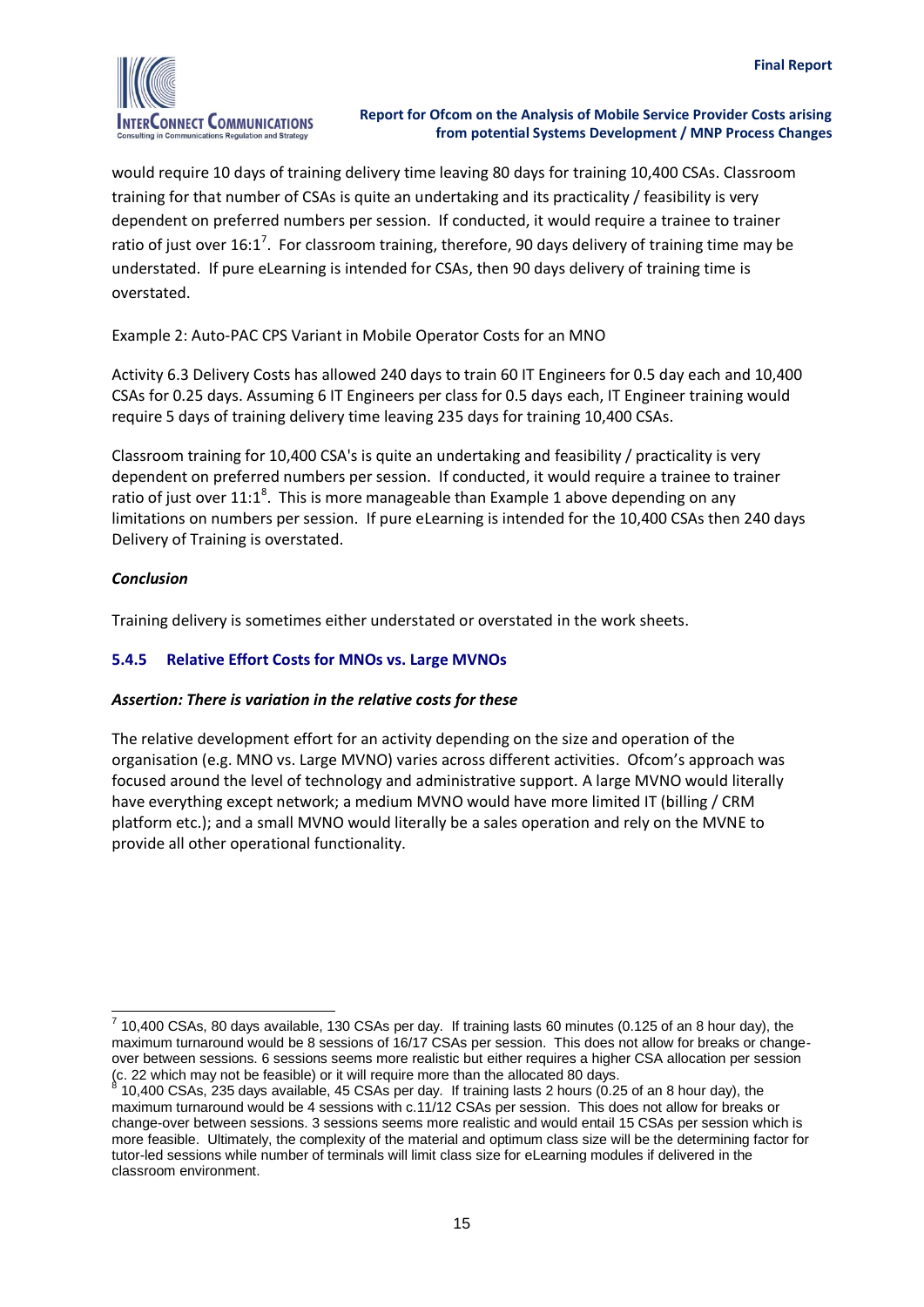

*Example:* Auto-PAC, CPS variant

| <b>Activity /</b><br>Task | <b>Development</b><br>days - MNO | <b>Development</b><br>days - large<br><b>MVNO</b> |
|---------------------------|----------------------------------|---------------------------------------------------|
| 1.1                       | 8                                | 5                                                 |
| 1.2                       | 25                               | 15                                                |
| 1.3                       | 1                                | 1                                                 |
| 1.4                       | 35                               | 20                                                |
| 1.5                       | 15                               | 10                                                |
| 2.1                       | 15                               | 15                                                |
| 2.2                       | 35                               | 25                                                |
| 2.3                       | 60                               | 40                                                |
| 2.4                       | 20                               | 10                                                |
| 2.5                       | 20                               | 10                                                |
| 2.6                       | 60                               | 40                                                |
| 2.7                       | 40                               | 20                                                |
| 2.8                       | 40                               | 20                                                |
| 2.9                       | 65                               | 15                                                |
| 3.1                       | 12                               | 10                                                |
| 3.2                       | 35                               | 30                                                |
| 3.4                       | 35                               | 30                                                |
| 3.5                       | 30                               | 20                                                |

Activities 1.5, 2.9 and 3.5 are all Project Management activities.

In Activity 1.5, the PM effort drops from 15 days to 10 days from MNO to Large MVNO. The drop in Activity 3.5 is similar, about 33%.

In Activity 2.9, however, the PM effort drops from 65 days (for managing 290 days of activity) to 15 days (for managing 180 days of activity) from MNO to Large MVNO.

#### *Conclusion*

The relative effort costs for MNOs vs. Large MVNOs vary across activities in the worksheets.

#### <span id="page-18-0"></span>**5.4.6 Industry Standard CRM and other BSS systems**

#### *Assertion: Large organisations may have CRM from the same vendors and so would not need to carry out bespoke development and as a result, would incur less cost*

#### *Assumptions*

The worksheets assume system development costs are borne by each of the larger organisations.

In the new regulatory regime, service providers would need to update their CRM. Their business cases would be designated as 'regulatory' rather than e.g. ROI or new branding (intangible). In other words, it is work that must be carried out. Where common vendors pertain, due to common systems acquired, it is likely that the vendors would create a version for their CRM corresponding to the required functionality for the new regulatory requirements.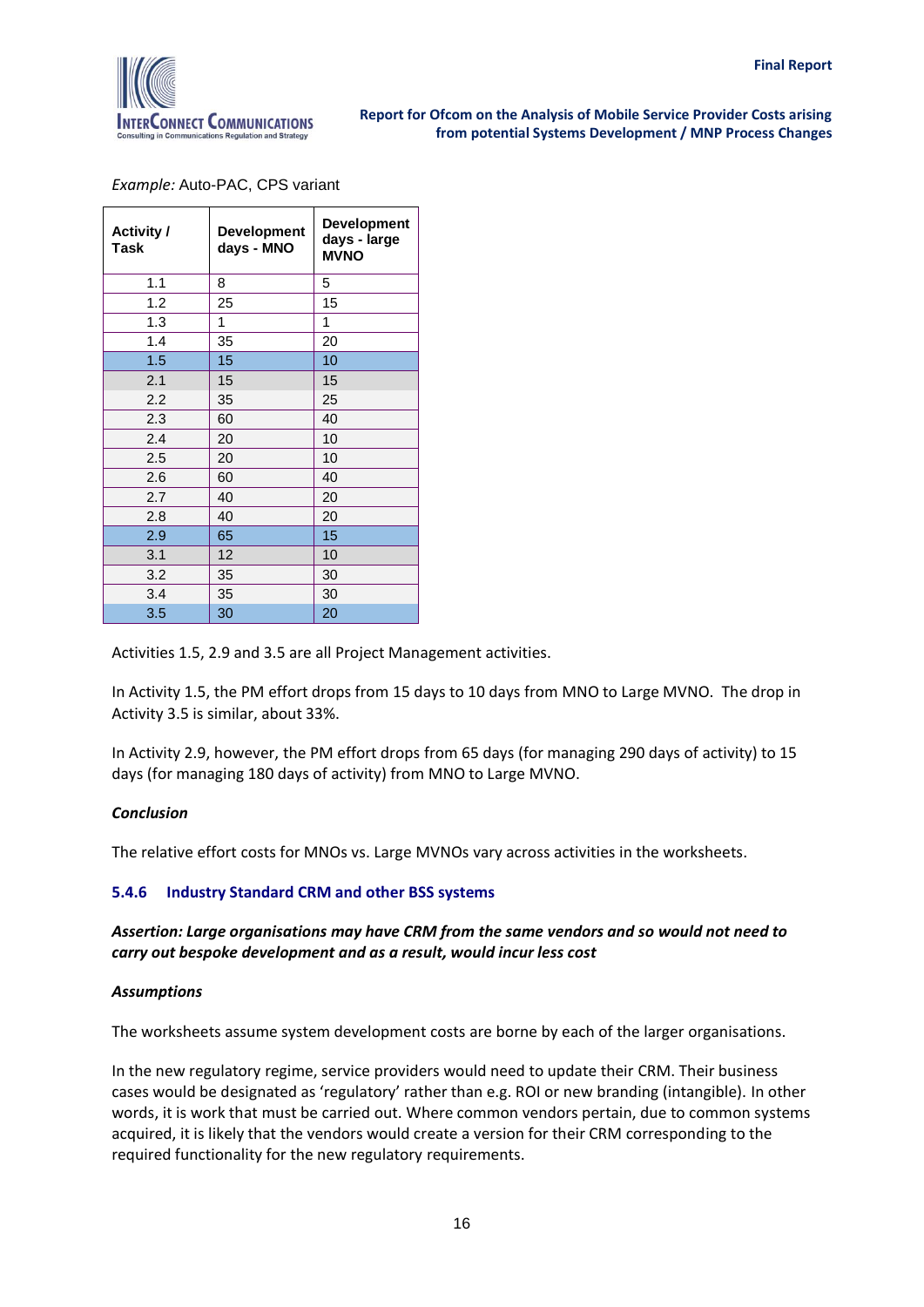

#### *Conclusion*

Service providers (MNOs, Large MVNOs, Medium MVNOs) using the systems would incur the cost for an upgrade and not bespoke development of the systems as costed in the work sheets.

#### <span id="page-19-0"></span>**5.4.7 Other minor observations for consideration from Mobile Operator Costs**

- a) In Notice Period Reform: Activity 3. 'Calculate final bill'. The reviewers assumed that an existing rule for determining the final date would be changing but it could be expected that the functionality to calculate a final bill exists already. Ofcom explained that this activity is supposed to reflect the development needed to generate a final bill which calculates any unused portion of the monthly airtime charge, if this has been paid in advance, and credits this against final usage or roaming charges that have been incurred since the previous bill. Operators must also close down the collection arrangements with the customer once the final bill has been settled and collected.
- b) Mobile Operator Costs Acceptance Testing activities. It is assumed 'IT Engineer' is a generic resource as typically operational staff would normally be involved in testing and acceptance of a new function/capability on behalf of business operations. It is also assumed that 'Testing scenario/script preparation' is included in the testing and acceptance activities identified in the works sheets. If this is not the case, then this critical activity should be added and costed.

All Acceptance Testing type activities throughout the Mobile Operator Costs work sheets are carried out by an Employee of type IT Engineer at cost of £456/day. The only exception appears to be for 'Making CPS Aware of Repatriation' (activities 11, 12 and 13), Auto-PAC CPS Variant and Auto-PAC LP Variant, where the resource type is an employee of type Middle Manager at £526/day. Whilst the cost difference is not significant, there is no explanation for this nuance.

#### <span id="page-19-1"></span>**5.4.8 Programme Efficiency**

#### *Assertion: Programme Management can substantially reduce the costs*

In MNOs, Large MVNOs and Medium MVNOs, the changes would be expected to be undertaken as a programme across the organisation.

Typically, a programme of works would be undertaken to effect the total change in the organisation. The Programme Management Office (PMO) would organise the work, manage the suppliers, manage quality of internal and external deliverables, ensure alignment of delivery schedules, manage dependencies and resources and coordinate acceptance testing and training across the organisation.

Whilst this would incur the additional resource for programme management, substantial reduction in project management estimates, internal technical resource estimates and external supplier estimates could be expected across the programme. Efficiency of delivery, acceptance testing and training, as well as holistic e2e business process and system change, acceptance testing and training would be made possible. External consultant costs (e.g. CRM Vendor costs) when negotiated as a whole are likely to reduce the large development effort estimates quoted in the work sheets. It is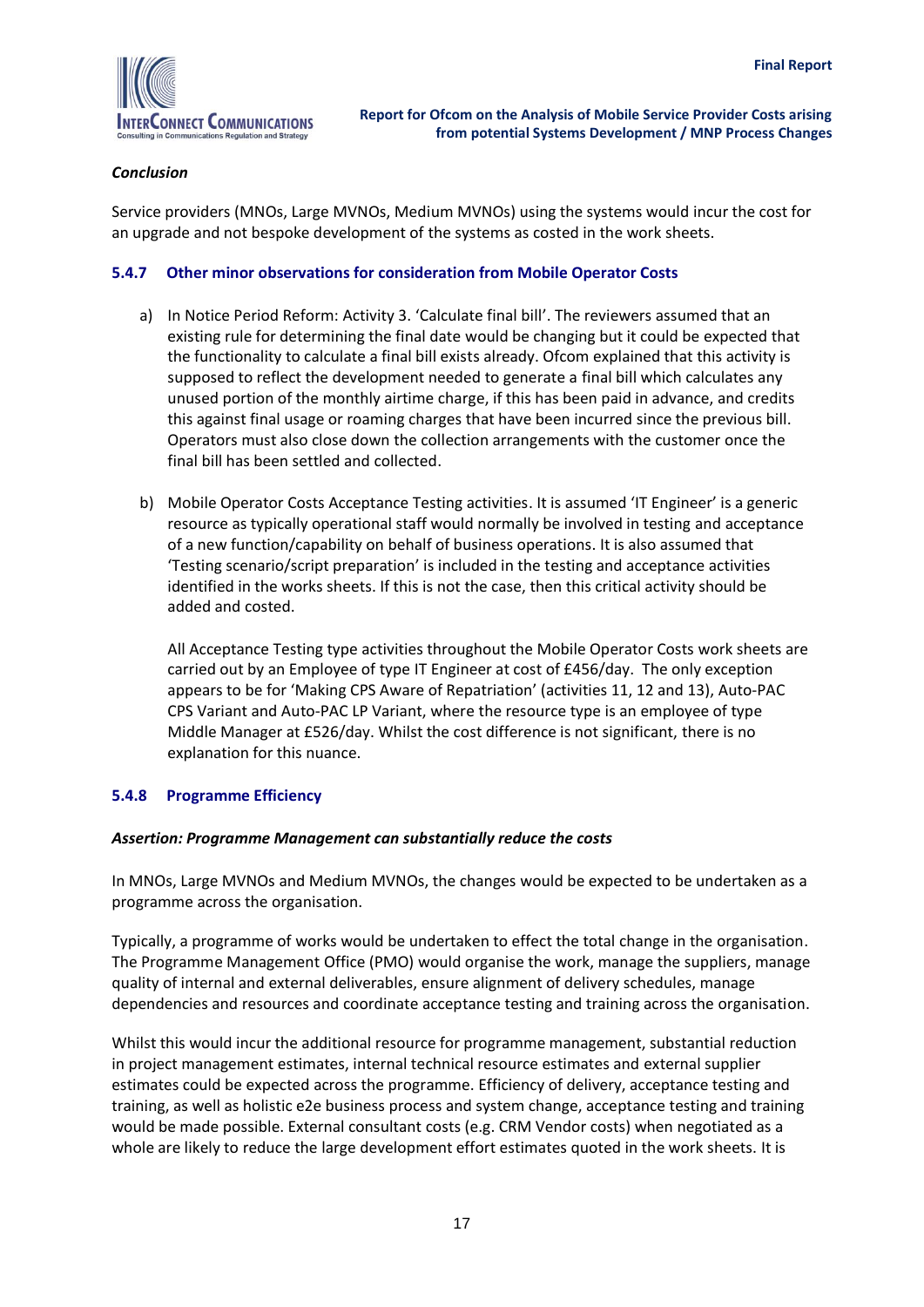

difficult to put a figure on this but it is suggested that a 10% efficiency improvement could be gained from programme management after its own associated costs are taken into consideration.